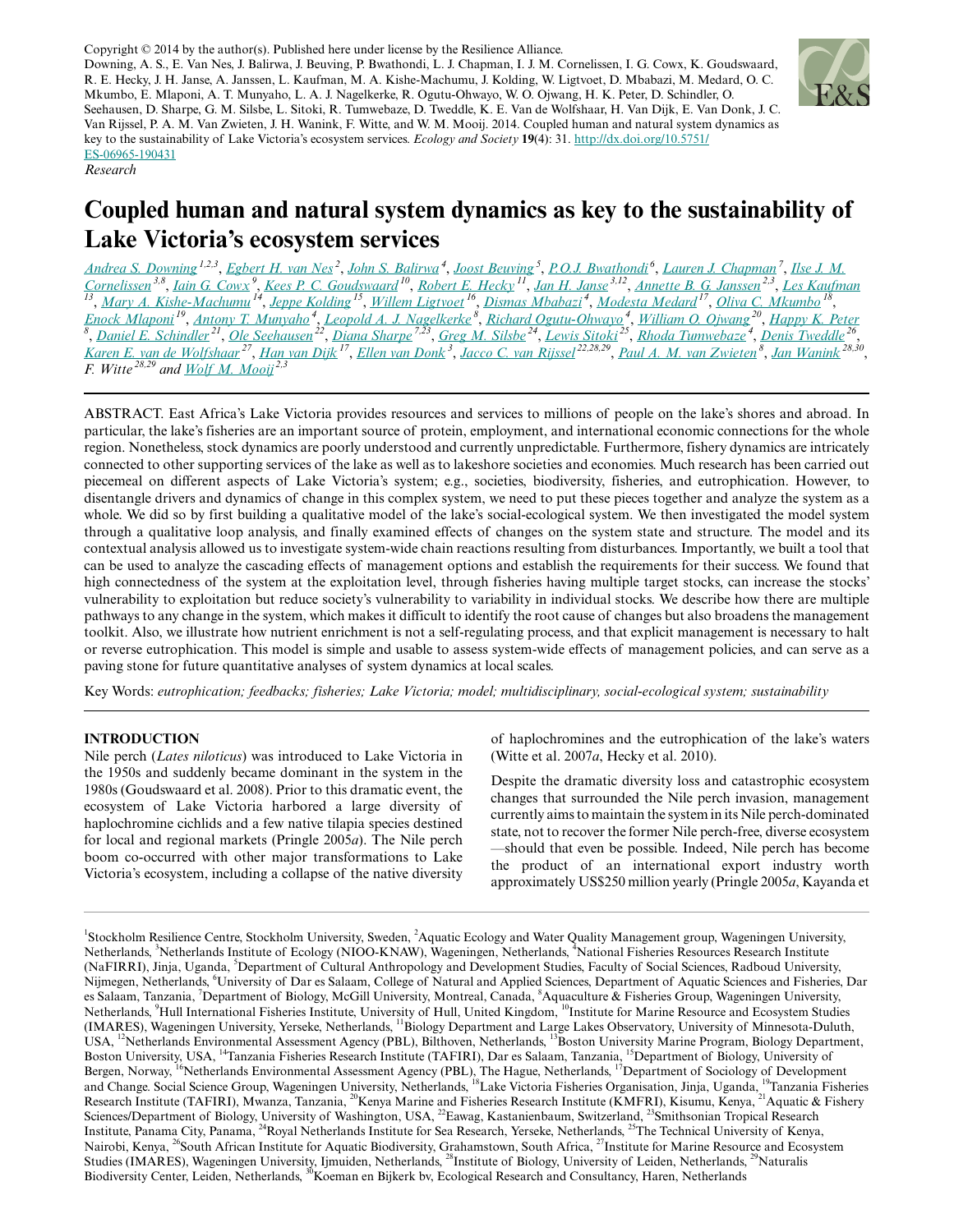al. 2009). Many people migrated to the lake's shores to benefit from the fisheries, a migration that has led to important transformations to the lake's societies. Currently, an estimated 30 million people live in the lake's basin and are shaping and being shaped by its ecology and economy (Awange and Ong'ang'a 2006).

Management measures on Lake Victoria have focused on fisheries and aim to manage a certain quality of catch (size structure of Nile perch) rather than total fishing effort or stock biomass (van der Knaap et al. 2002). Some of these methods are applied on the lake itself; e.g., banning beach seines and increasing the minimum mesh size of gillnets, or introducing fish slot sizes. In the case of Nile perch, measures exist at the processing output level, where there is a minimum length of fish that the factories are allowed to process. Approaches to managing the fisheries assume that the fisher communities, as well as fish stocks, are homogeneous (Muhoozi 2002). Management measures are difficult to implement and monitor given that Lake Victoria is the world's second largest freshwater lake by area  $(68,800 \text{ km}^2)$ , has a highly convoluted shoreline that is shared by three countries (Tanzania, Uganda, and Kenya), and the fisheries are open access. Also, the effectiveness of regulations is limited, in part because policies can be immediately detrimental to the filleting factories that process the fish for export markets (Johnson 2010). Resources available to implement or enforce policies are scarce, and enforcement can be subject to corruption.

Added to difficulties in choosing and implementing effective management measures, stakeholders and scientists disagree about the current state of the Nile perch fisheries and what the dominant threats to these fisheries are (Witte et al. 2007*a*). Indeed, owners of filleting factories complain that they are operating their factories at decreasing capacity, overlooking the fact that many of the factories were built at structural overcapacity (Abila and Jansen 1997, Johnson 2010). Some scientists read overfishing in the fishery survey data (Mkumbo et al. 2007, Mkumbo and Mlaponi 2007, Kayanda et al. 2009), while others see a total stock that fluctuates around a stable average despite increased fishing effort. The stable stock under increased pressure rests on the logic that increased productivity results from eutrophication (Kolding et al. 2008).

The cumulative pressures influencing Lake Victoria are multiple, intricately interconnected, and threatening to all its fisheries as well as to the lake's ability to carry out supporting services. Indeed, the whole ecosystem is influenced by climate change (Hecky et al. 2010, Cózar et al. 2012) and has been degraded through eutrophication (Dobiesz et al. 2010), which impoverishes the system by driving an irreversible decline in biodiversity (Seehausen et al. 1997*a*). Beyond a certain threshold, eutrophication threatens to cause a more general collapse of stocks, not only of Nile perch (Kolding et al. 2008). Additionally, Nile perch is not the only exploited fish. For example, the native pelagic cyprinid *Rastrineobola argentea* (known as dagaa in Tanzania, omena in Kenya, and mukene in Uganda; herein referred to as dagaa) has become an increasingly important product for local societies (Wanink 1999). Furthermore, since the explosion of Nile perch numbers in the lake, social and economic drivers of fishing effort have changed. Risks and opportunities that face fisher communities have evolved with increasing human population sizes and market value (Beuving 2013). Nile perch is destined predominantly to European markets that impose strict hygiene standards and influence fish prices. Market demand and processing costs influence factory owners, fish buyers, and trade middlemen, who in turn affect the organization of fishing and fisher communities and thus shape stock exploitation (Abila and Jansen 1997, Ponte 2007, van der Knaap and Ligtvoet 2010).

Two lake-wide organizations—the Lake Victoria Fisheries Organisation (LVFO) and the Lake Victoria Basin Commission (LVBC)—have played the most important roles in coordinating research on the lake's resources. While originally conceived as an instrument for holistic, ecosystem-based management, the LVFO has a much stronger fisheries perspective. The LVBC has the potential to address water quality and nonfisheries management issues through its Lake Victoria Environment Management Project Plan II (LVEMPII). So far, coordination of field efforts and data sharing between the two organizations are poor. Fishery science, and to some extent limnology, have undergone a measure of regional integration under LVEMP activities, but on the whole, an ecosystem's view is still distinctly lacking. Dissemination of results has also been limited at times, with LVFO investing greater effort in communications than the LVBC.

In sum, changes in Lake Victoria are a complex product of social, economic, and ecological processes. To comprehend the dynamics of this complex system, to visualize the scenarios likely to result from alternative management measures, and to manage human activities that influence the lake in an intelligent and farsighted manner, the lake and lake basin ecosystem must be understood in their entirety. Many analyses of their parts—for example, water quality, diversity, or fisheries—have been conducted in isolation. Our aim is to connect the dots and study the interactions among the parts of Lake Victoria's system.

An important barrier to assembling the pieces of Lake Victoria lies in quantifying the ecosystem's components in a spatiotemporally representative way. As a first step in this direction, we employed a form of qualitative modeling called loop analysis (Levins 1974). We first built a feedback diagram of Lake Victoria's social-ecological system based on the components and interactions that compose it, matching the model to Lake Victoria's past trends and changes, and investigated the effects of quantitative and structural modifications to the system on its behavior.

#### **SOCIAL-ECOLOGICAL SYSTEM REPRESENTATION**

# **Qualitative models**

We first created a feedback diagram containing three different types of objects: (1) the key elements of the system, (2) connections between interacting key elements, and (3) the sign of these interactions near equilibrium. If an increase in the value (biomass, concentration, or economic value) of an element causes an increase in a connected element, the sign is positive (+). If, on the other hand, an increase in one causes a decrease in the other, the sign is negative (-). We then carried out the loop analysis, where we identified the feedback loops in the system; i.e., the pathway of interactions that go from any element and back to it, through other elements in the defined system. We also identified whether these feedbacks are overall positive or negative by multiplying the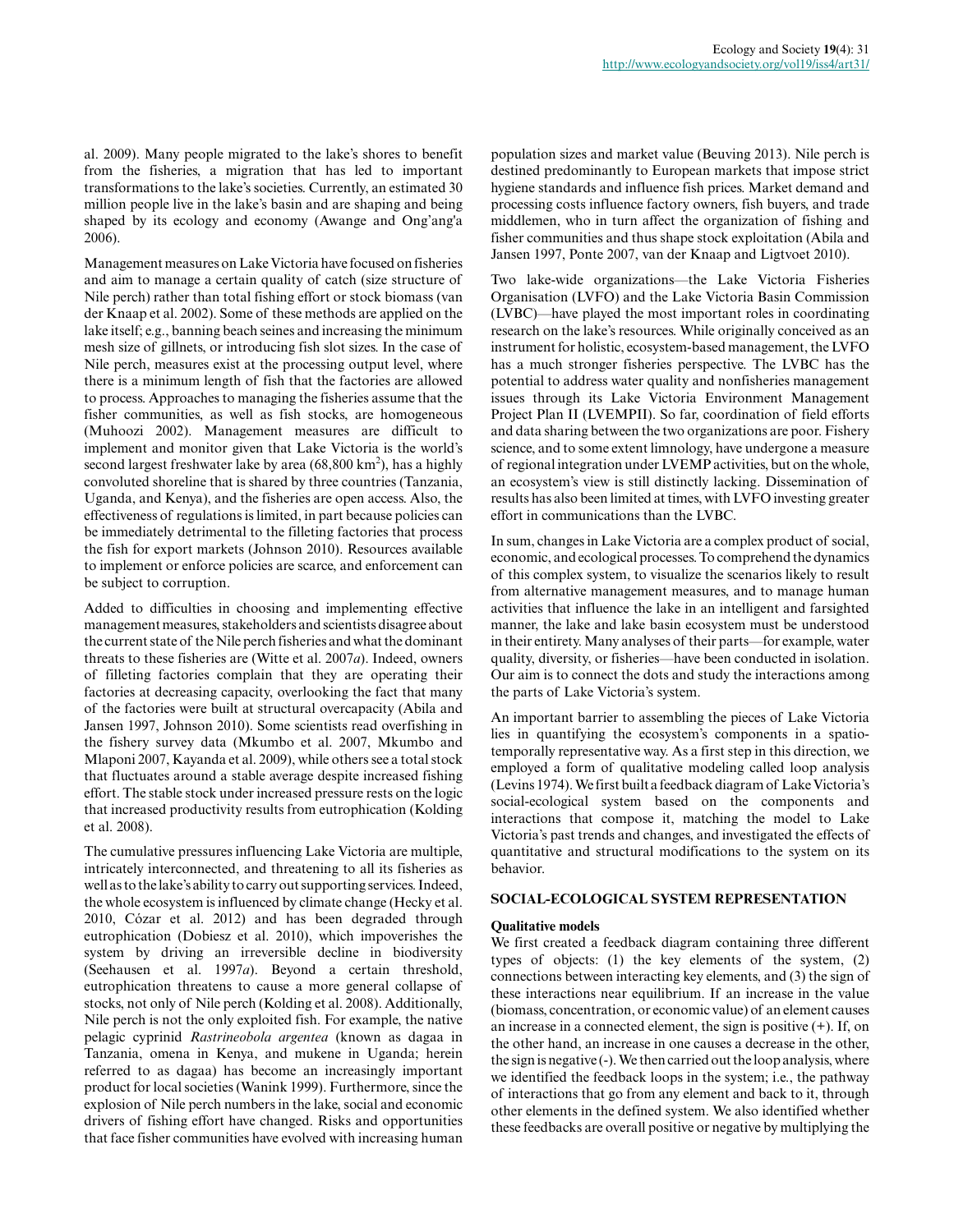signs of the interactions along each pathway. A positive feedback loop reflects a "reinforcing" process, where an increase in one element causes it to increase further: positive feedback loops are therefore destabilizing. A negative feedback loop, on the other hand, is self-regulating: an increase in an element's value leads it to limit itself; a negative feedback loop is stabilizing. We obtained several outputs from this qualitative analysis: (a) a description of the system as a whole, (b) all the direct and indirect pathways connecting different parts of the system, (c) the effect—positive or negative—of the change in one element on its different connections; i.e., chain reactions across the system, (d) the multiple positive and negative controllers of each element, (e) stabilizing and destabilizing feedbacks, and (f) a view of key elements that can alter the sign of a feedback; i.e., those for which connection signs can be changed; e.g., policies.

Determining which elements of a system are key is a subjective process. To reduce bias caused by the oriented knowledge of any single Lake Victoria scientist, scientists in the fields of aquatic ecology, fisheries sciences, and social sciences, as well as stakeholders, all with expertise in Lake Victoria's system, were brought together in a workshop in Dar es Salaam in May 2012. To make the process more manageable, we first built two separate diagrams: one for the ecological subsystem and one for the social subsystem, including fisheries. We then combined the two diagrams into a linked social-ecological system representation. Four groups of scientists and stakeholders with mixed expertise discussed and built the two subdiagrams. These groups thus determined the elements and the interactions to enter the model based on their understanding of underlying processes (e.g., eutrophication) and knowledge of the system (e.g., the types of fishes landed with different nets), and discussed them until the final diagrams satisfactorily represented the perspectives of the different topics (social sciences, water quality, and fisheries). The discussions continued online after the workshop and then included even more participants, who have in turn become the authors of this paper. In this way, the biases that remain are inherent to research conducted on Lake Victoria thus far. This is the first time such diverse perspectives on Lake Victoria's system have been assembled on an equal footing. Our representation of the system as we know it can further point out where ignorance remains.

To make the diagrams tractable, we excluded all self-effects and assumed density dependence to be negative, reflecting a stable system. Also, where interactions are known to be nonlinear, such as the effect of eutrophication on productivity, we cut the process down into its parts: the positive effect of eutrophication on growth, and the positive effect of eutrophication on anoxia and shading, which in turn is negative for growth. We emphasize that the model is not quantitative, and we do not include the weight of each interaction. In this way, our model can represent both locations or time periods where growth processes prevail over negative effects of deoxygenation, and vice versa, and thus represent the full system irrespective of its current state. To make our final linked diagram more parsimonious, we eliminated the elements flanked only by unidirectional positive interactions, as they add detail and complexity to the loops but do not alter their signs—and therefore, have no effect on the overall dynamics of the system.

#### **Ecological subsystem**

The nutrients of the system are represented in nitrogen (N) and phosphorus (P) (Fig. 1) that contribute to an increase in phytoplankton biomass, which is in turn consumed by zooplankton and fish (Fig. 1: phytoplankton --> zooplankton and haplochromines). The major source of nutrient input to the lake is through atmospheric deposition, resulting from intensive land use in the basin, through land clearing and burning (Tamatamah et al. 2005, Hecky et al. 2006) (Fig. 1: from the local and regional economy and society—herein abbreviated to Soc&econ—to N&P). An increase in nutrients has a nonlinear effect on the system. Indeed, while there is an initial phase of increase in phytoplankton biomass, as nutrient input continues increasing, phytoplankton biomass begins to limit light availability and eventually reaches an upper limit depending on light extinction and mixing depth (Silsbe et al. 2006). We try to account for this strong nonlinearity by adding phytoplankton's self-shading property and contribution to detritus (Fig. 1: phytoplankton --> shading and detritus). Detritus also increases shading and oxygen consumption, and exists as a trophic pathway for the shrimp *Caridina nilotica* (Fig. 1: detritus --> shading, anoxia, and *C. nilotica*).

**Fig. 1**. Ecological interactions. Green arrows represent growth processes (also identified by + sign); blue arrows represent mortality processes (associated with - signs); thick dotted lines and arrows represent complex systems/interactions not further developed. E refers to environmental variables, F to fish variables, L to limnological variables, and S to societal variables.  $E1 =$  climate change;  $F1 =$  large Nile perch;  $F1' =$ small Nile perch; F2 = *Rastrineobola argentea*; F3 = haplochromines;  $L1 =$  nitrogen and phosphorus;  $L2 =$ phytoplankton;  $L3 = z$ ooplankton;  $L4 =$  detritus;  $L5 =$ *Caridina nilotica*;  $L6 =$  shading;  $L6' =$  anoxia;  $S4 =$  local and regional economy and society.



The shrimp *C. nilotica* is an important detritivore and became an important prey for juvenile Nile perch as well as for the mostly zooplanktivorous haplochromines that remained in the 1990s (Downing et al. 2012*a*) (Fig. 1: *C. nilotica* --> small Nile perch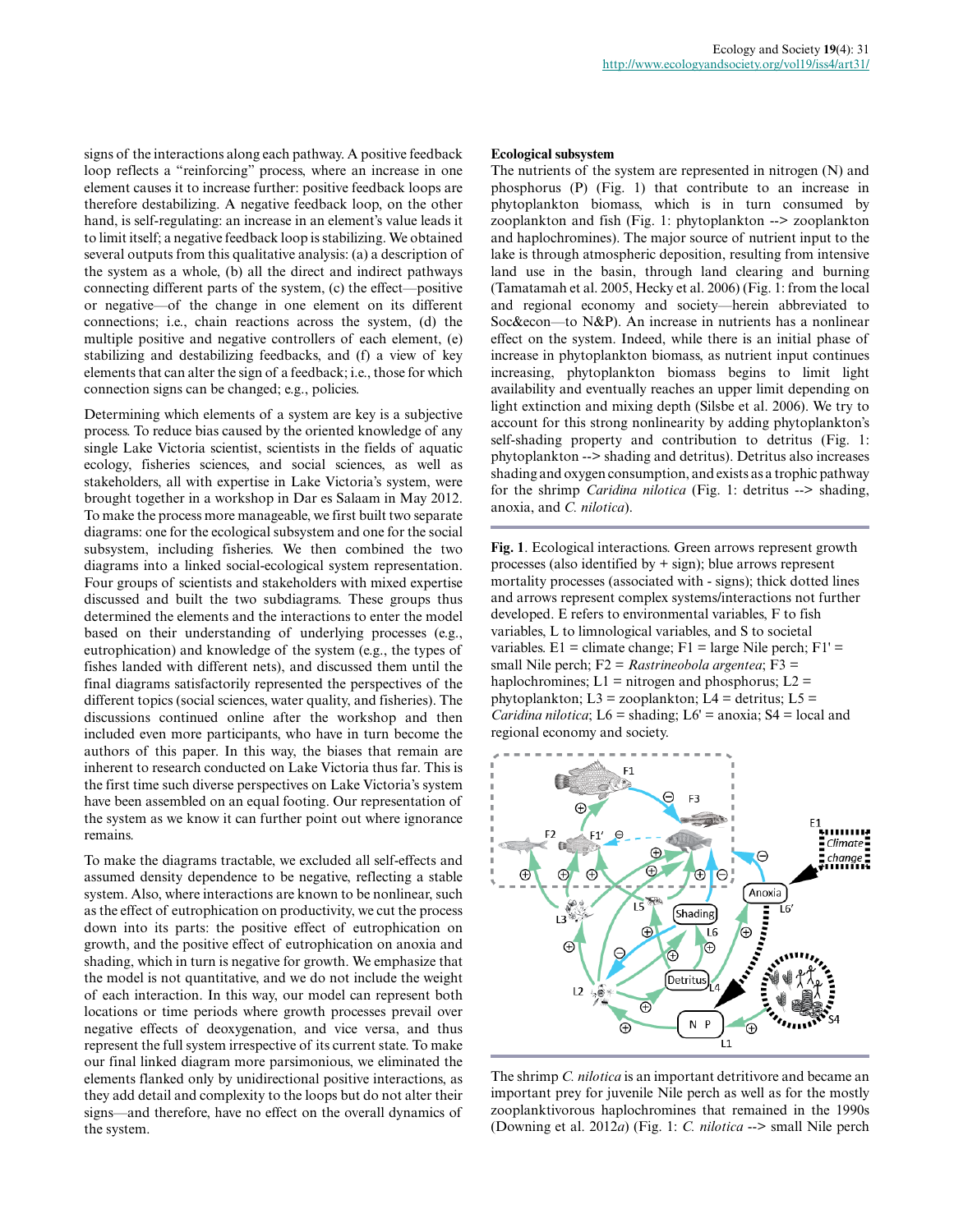and haplochromines). Recovering haplochromines have mostly reverted to feeding on zooplankton and other small invertebrates but they include shrimp and larger prey in their diets when these are abundant (Kishe-Machumu 2012, van Rijssel and Witte 2013). Light is of primary importance to haplochromines because they rely on color vision for successful breeding and efficient feeding (Seehausen et al. 1997*a*, Witte et al. 2013) (Fig.1: shading --o haplochromines). Poor light can also alter haplochromine species diversity by promoting hybridization (Seehausen et al. 1997*a*, Seehausen 2009).

We connected anoxia negatively to all fish since reduced oxygen is ultimately detrimental to them all, though usually through a complex nonlinear process (Fig. 1: anoxia --o all fish). In a first step, an anoxic deep water layer reduces the habitable part of the water column for sensitive species, and increases habitat overlap between species (Vonlanthen et al. 2012). Habitat overlap can result in increased predation rates of Nile perch on haplochromines, as well as hybridization rates between haplochromine species. In a later step, the seasonal upwelling of deep anoxic waters can lead to large fish kills (Ochumba 1990, Gophen et al. 1995). Reduced oxygen concentrations also have a chronic negative effect on species by influencing their metabolic processes and growth rates (Kolding 1993, Rutjes et al. 2007).

Additionally, oxygen plays a complex role in biogeochemical cycles: denitrification—a process that converts nitrate to dinitrogen gas  $(N_2)$ —takes place primarily in anoxic conditions, and these conditions also promote phosphorus release (Fig. 1: anoxia  $\rightarrow$  N&P). The effect of oxygen on biogeochemical cycles is temperature sensitive (Veraart et al. 2011), and both weather and temperature conditions influence the duration and extent of water stratification in the lake (Sitoki et al. 2010). These processes are thus likely to be greatly affected by climate change in complex and nonlinear ways (Fig. 1: dashed line from E1 --> anoxia --> N&P).

Besides the solid arrow indicating Nile perch predation on haplochromines, a dashed arrow was included to indicate the hypothesized negative effect of haplochromines on Nile perch recruitment. It has long been speculated that through either competition or predation, haplochromines have, or had, a negative influence on the growth of small Nile perch, in a process termed depensation (Fig. 1: haplochromines --o small Nile perch) (Walters et al. 1997, Walters and Kitchell 2001, Goudswaard et al. 2008, Downing et al. 2012*b*). However, a recent study suggests that such an interaction probably did not play a significant role at the scale of the whole lake (Downing et al. 2013*a*). Depensation should be included only in cases and areas where there is a demonstrated negative influence on the stock–recruitment relationship.

## **Society and fisheries**

Catches of small Nile perch, dagaa, and haplochromines feed a regional market (in the lakeshore and neighboring countries) (Fig. 2: small Nile perch, dagaa, and haplochromines --> local and regional market; herein abbreviated as LocMar), and catches of large Nile perch go to a European export market (Fig. 2: Nile perch --> international market; herein abbreviated as IntMar). Markets convert catches into investment power, which allows the economy to grow, fuels further investment in alternative sources of income (such as agriculture and farming, or support businesses, including housing, transport, or entertainment), and stimulates human population growth. This growth feeds back into the regional market. The local and regional markets invest in boat or camp owners to ensure their supply of fish. Owners in turn convert their capital into effort, thus further increasing total catch (Fig. 2: IntMar and LocMar --> owners; IntMar and LocMar --> Soc&econ).

**Fig. 2**. Socio-economic interactions. Green arrows represent growth processes (also identified by  $+$  sign); blue arrows represent mortality processes (associated with - signs); rust arrows represent investment; thick dotted lines and arrows represent complex systems/interactions not further developed.  $E2$  = international economy;  $E3$  = policies;  $F1$  = large Nile perch; F1' = small Nile perch; F2 = *Rastrineobola argentea*;  $F3$  = haplochromines;  $F4$  = Nile perch fishing effort;  $F5 = R$ . *argentea* fishing effort;  $S1 =$  boat and camp owners;  $S2 =$ international market;  $S3 = local$  and regional market;  $S4 =$ local and regional economy;  $S4' =$ local society.



By separating camp and boat owners from the rest of society, we have the means to reflect social, political, and economic disparity. Owners are entrepreneurs, drawing either on their own funds and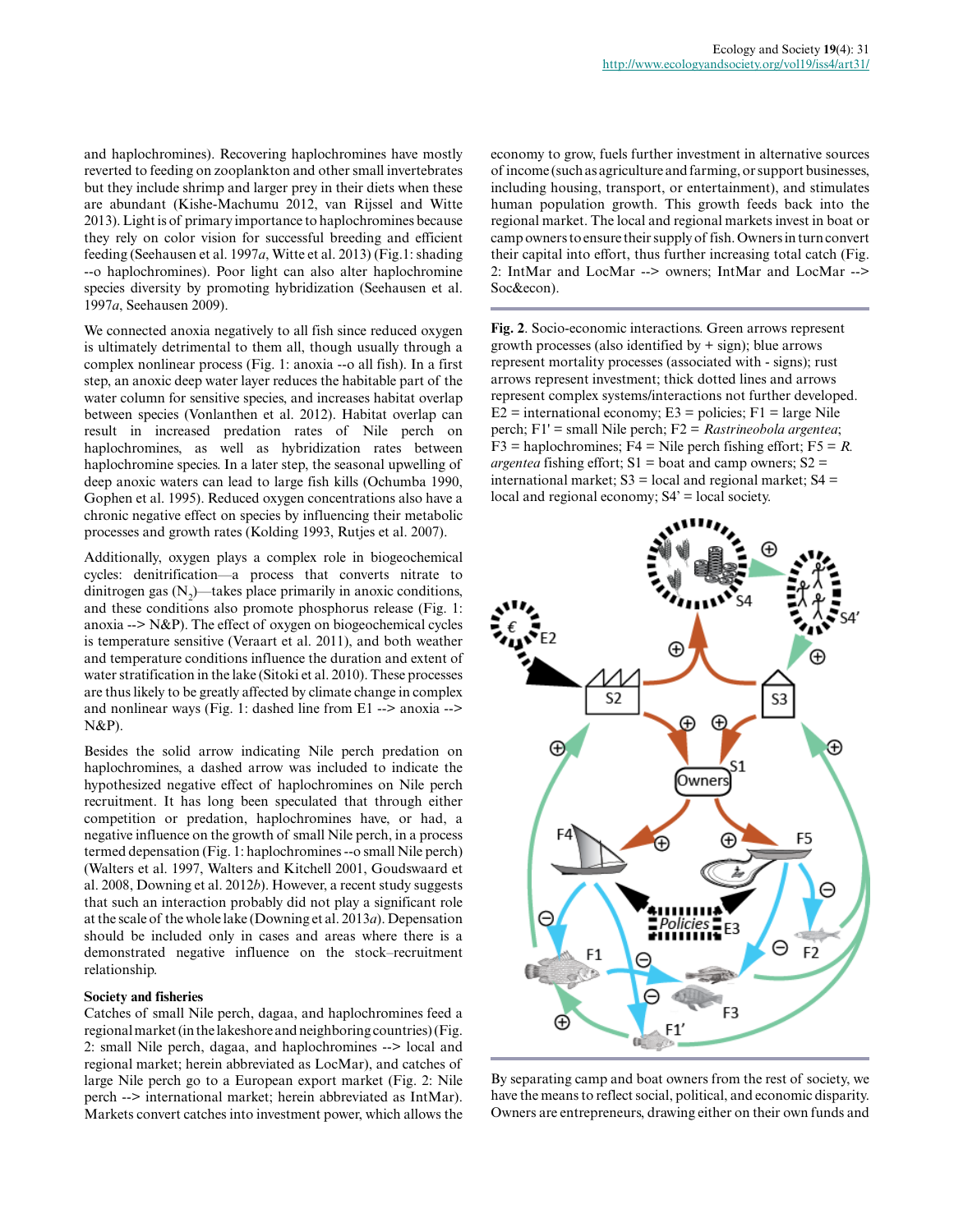profits or on investments by industries, and they themselves can invest in further effort and gain. Labor, however, is cheap, always abundant enough, and plays a role in every industry: we therefore neglected its impact on owners. Owners can switch between the international Nile perch fishery and regional fisheries or be part of both (Fig. 2: owners --> Nile perch and dagaa fishing effort), depending on the status of the owners and the benefits each fishery yields.

We added two exogenous processes to this diagram that influence the cost-benefits that in turn regulate where owners focus their investments: the international economy and policies (Fig. 2). The international economy, driven by many more products, trends, and fashions than the resources of Lake Victoria, can influence the price Nile perch fetches, as well as quality requirements of the Nile perch destined for export (Kambewa 2007, Ponte 2007, Johnson 2010) (Box 1). This international influence is in large part independent of conditions in the lake but nonetheless defines many of the costs in the Nile perch industry (e.g., installing and maintaining storage and hygiene facilities, or higher investment in societies through eco-labeling requirements) and therefore shapes the catch level necessary to offset costs and reap a benefit (van der Knaap et al. 2002, van der Knaap and Ligtvoet 2010).

#### **Box 1:** Influence of the international market

European markets set regulations on the quality of the fish they imported, which created a need for filleting factories to invest in technologies such as freezers and insulated trucks to obtain quality certifications (Johnson 2010) (Fig. 3: international economy $(+)$  --> IntMar --> owners --o Nile perch fishing effort…). European regulations caused import bans several times in the late 1990s because of poor hygiene. During these periods, Nile perch was exported to alternative markets, such as Japan, though at lower prices, and fishing effort was temporarily reduced (Fig. 3: international economy(-) --o IntMar --o Nile perch fishing effort --> Nile perch…) (van der Knaap et al. 2002). Such sanctions or a collapse in the international market can close up the pathways that promote investment in fishing by owners. Such effects could percolate down to show a positive effect on stocks (e.g., Fig. 3: international economy(-) --> IntMar --> owners --> Nile perch fishing effort and dagaa fishing effort --o Nile perch, dagaa, and haplochromines). However, this depends on the importance or adaptability of the local market relative to the international one, as a collapse of the international economy could simply shift dynamics toward the local and regional market, if the local market has a substantial income-source independent of fisheries.

#### **The social-ecological system**

We combined both diagrams and simplified the model to make it manageable. We summarized the positive interactions that dominate the ecological perspective into two main processes: the positive effects of nutrient input that promote growth in fish species (Fig. 3: N&P --> Nile perch, dagaa, and haplochromines), and the negative effects that come from enrichment but are represented by anoxia and shading (Fig. 3: N&P --> shading --> Nile perch, dagaa, and haplochromines).

We removed small Nile perch from the fish groups. Instead, Nile perch as a whole contribute to both the regional and international markets (Fig. 3: Nile perch --> IntMar and LocMar). The population size structure of Nile perch has changed since its first introduction, though trends in these changes vary spatially (Kolding et al. 2008) and are likely a response to both the environment—through diet changes—and to size-selective fishing (Downing et al. 2013*c*).

We merged society and the economy into one since they are connected with positive interactions. Here, they directly contribute to nutrient enrichment (Fig. 3: Soc&econ --> N&P).

**Fig. 3**. Social-ecological system interactions. Green arrows represent growth processes (also identified by  $+$  sign); blue arrows represent mortality processes (associated with - signs); rust arrows represent investment; thick dotted lines and arrows represent complex systems/interactions not further developed.  $E1 =$  climate change;  $E2 =$  international economy;  $E3 =$ policies; F1 = Nile perch; F2 = *Rastrineobola argentea*; F3 = haplochromines;  $F4 =$  Nile perch fishing effort;  $F5 = R$ . *argentea* fishing effort;  $L1 =$  nitrogen and phosphorus;  $L6 =$ anoxia and shading;  $S1 =$  boat and camp owners;  $S2 =$ international market;  $S3 = local$  and regional market;  $S4 =$ local and regional economy and society.

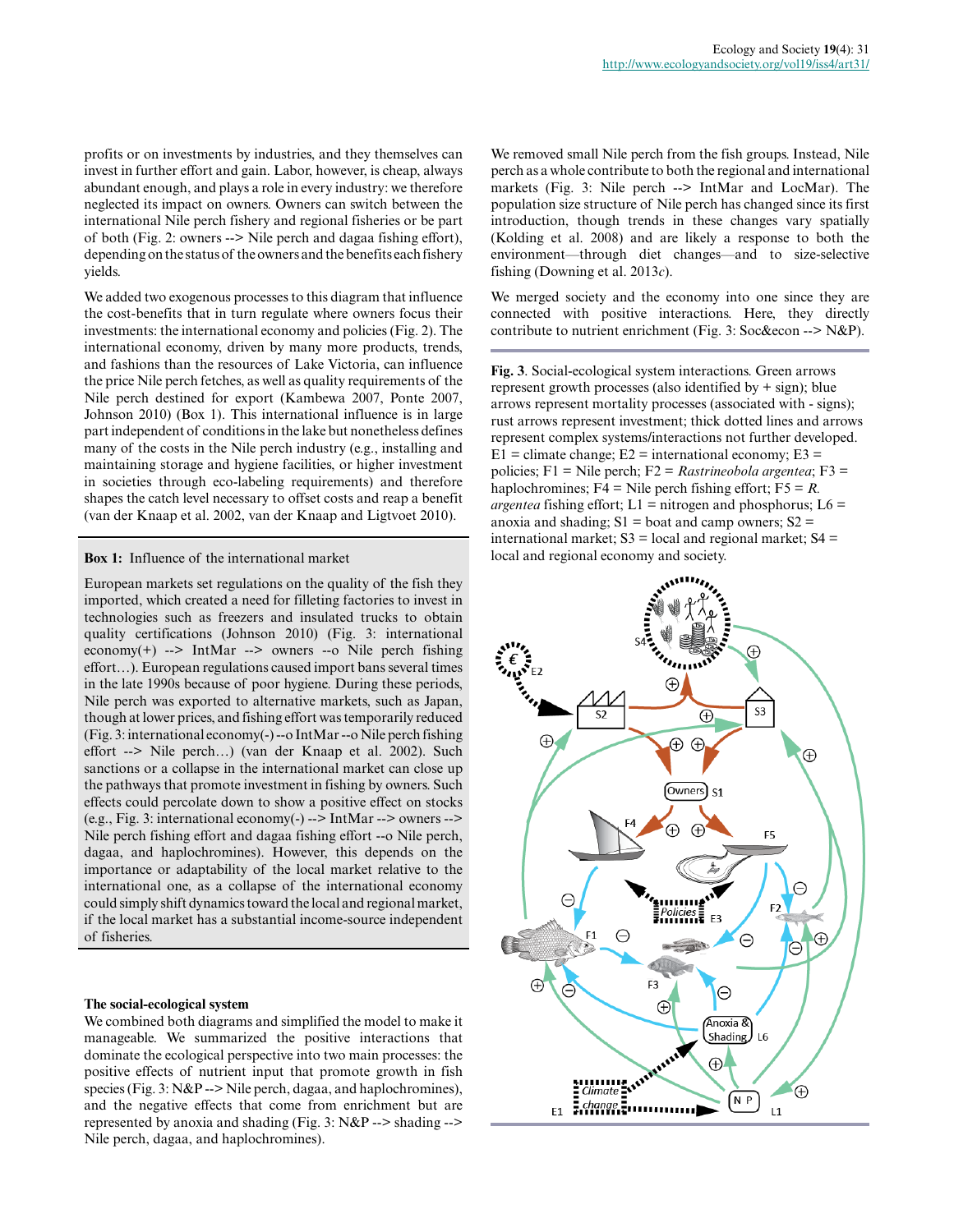Our social-ecological system diagram has 25 loops. We excluded the direct feedback between local market and society from our analysis since it holds no emergent information. Among the remaining 24 loops, we separated nutrient-driven processes, including nine "enrichment" loops (Table 1), in which nutrients lead to stock growth, increased fishing, and economic and population growth, and thus more enrichment, and nine "eutrophication" loops (Table 2), where stronger nutrient input leads to anoxia and shading, influences stock growth as well as economic and population expansion, and thus controls nutrient input. Additionally, we have six "exploitation" loops (Table 3) that describe dynamics from the different stocks through to the markets and back.

**Table 1.** Enrichment loops and their signs.  $N; P =$  nitrogen and phosphorus;  $Np =$  Nile perch; IntMar = international market; Soc&econ = society and economy; LocMar = local and regional market; Haplo = haplochromines; Dagaa = *Rastrineobola argentea*; --> = positive interaction; --o = negative interaction.

| Loop                                                                                | Sign           |
|-------------------------------------------------------------------------------------|----------------|
| $1. N: P \rightarrow Np \rightarrow IntMar \rightarrow Soc\& econ \rightarrow N: P$ | $^{+}$         |
| 2. N;P-->Np-->LocMar-->Soc&econ-->N;P                                               | $\overline{+}$ |
| 3. N;P-->Haplo-->LocMar-->Soc&econ-->N;P                                            | $^{+}$         |
| 4. N:P-->Dagaa-->LocMar-->Soc&econ-->N:P                                            | $\div$         |
| 5. N;P-->Np--oHaplo-->LocMar-->Soc&econ-->N;P                                       |                |
| 6. N:P-->Np-->IntMar-->owners-->Dagaa effort--oHaplo-->                             |                |
| LocMar-->Soc&econ-->N:P                                                             |                |
| 7. N:P-->Np-->IntMar-->owners-->Dagaa effort--oDagaa-->                             |                |
| LocMar-->Soc&econ-->N:P                                                             |                |
| 8. N:P-->Haplo-->LocMar-->owners-->Np effort--oNp-->                                |                |
| IntMar-->Soc&econ-->N:P                                                             |                |
| 9. N;P-->Dagaa-->LocMar-->owners-->Np effort--oNp-->                                |                |
| IntMar-->Soc&econ-->N:P                                                             |                |

Positive enrichment loops go from nutrients promoting the growth of stocks, through their positive effect on markets, then society, and back to nutrient input (Table 1). Negative eutrophication feedback loops follow the link between nutrients and anoxia and shading. Anoxia and shading are the drivers on stocks whose negative effects cascade to markets and society, and thus lead to reduced nutrient input (Table 2). In the case of negative exploitation loops, they link each stock, through to the market it trades to, back to owners, increased effort, and thus a reduction in stock (Table 3), which is ultimately self-regulating.

Besides these expected loops, we obtained a few inverse loops, where enrichment is self-regulating, while eutrophication and exploitation are self-reinforcing (negative loops in Tables 1 and 3; positive loops in Table 2). These inverted-sign loops describe longer—and presumably weaker through their indirectness chain reactions stemming from the presence of alternative sources of income for society.

Exploitation loops are mostly self-regulating, implying that as a stock dwindles, its exploitation costs increase and it invites less fishing effort (Table 3: negative loops). However, here we see that exploitation loops can connect two fisheries either directly (Table

3: loops 3 and 5) or indirectly through owners or the local market. These stocks are thus not independent in the eyes of exploitation. For example, pelagic, zooplankton-eating haplochromines can make up a large fraction of the dagaa bycatch. This could compensate for dwindling dagaa stocks since there is no barrier to continuing exploitation in similar ways if, for a time at least, the fish initially targeted is easily replaced (Box 2). In the same way, local and international markets provide outlets for small and large Nile perch, respectively. Therefore, if a size class becomes less available, fishing camp owners would not necessarily see diminishing returns immediately (Table 3: loops 1 and 2). The exact dynamics would of course depend on the price that different fish and fish-size classes fetch, and the fact that these prices are subject to demand-driven fluctuations. In the short term, this might be perceived as evidence of functional complementarity, a benefit of diversity. However, it also signifies a dampening of the self-regulating nature of the negative feedback.

**Table 2.** Eutrophication loops and their signs.  $N; P =$  nitrogen and phosphorus; Anox&Shade = anoxia and shading;  $Np = Nile$ perch; IntMar = international market; Soc&econ = society and economy; LocMar = local and regional market; Haplo = haplochromines; Dagaa = *Rastrineobola argentea*; --> = positive interaction; --o = negative interaction.

| Loop                                                    | Sign   |
|---------------------------------------------------------|--------|
| 1. N:P-->Anox&Shade--oNp-->IntMar-->Soc&econ-->N:P      |        |
| 2. N:P-->Anox&Shade--oNp-->LocMar-->Soc&econ-->N:P      |        |
| 3. N;P-->Anox&Shade--oHaplo-->LocMar-->Soc&econ-->N;P   |        |
| 4. N:P-->Anox&Shade--oDagaa-->LocMar-->Soc&econ-->N:P   |        |
| 5. N;P-->Anox&Shade--oNp--oHaplo-->LocMar-->Soc&econ--> | $\div$ |
| N:P                                                     |        |
| 6. N;P-->Anox&Shade--oNp-->IntMar-->owners-->Dagaa      | $^+$   |
| effort--oHaplo-->LocMar-->Soc&econ-->N;P                |        |
| 7. N;P-->Anox&Shade--oNp-->IntMar-->owners-->Dagaa      | $\div$ |
| effort--oDagaa-->LocMar-->Soc&econ-->N:P                |        |
| 8. N;P-->Anox&Shade--oHaplo-->LocMar-->owners-->Np      | $\div$ |
| effort--oNp-->IntMar-->Soc&econ-->N;P                   |        |
| 9. N:P-->Anox&Shade--oDagaa-->LocMar-->owners-->Np      | $\div$ |
| effort--oNp-->IntMar-->Soc&econ-->N;P                   |        |

**Table 3.** Exploitation loops and their signs.  $Np =$  Nile perch; IntMar = international market; Soc&econ = society and economy; LocMar = local and regional market; Haplo = haplochromines; Dagaa = *Rastrineobola argentea*; --> = positive interaction; --o = negative interaction.

| Loop                                                     | Sign |
|----------------------------------------------------------|------|
| 1 Np-->IntMar-->owners-->Np effort--oNp                  |      |
| 2 Np-->LocMar-->owners-->Np effort--oNp                  |      |
| 3 Haplo-->LocMar-->owners-->Dagaa effort--oHaplo         |      |
| 4 Dagaa-->LocMar-->owners-->Dagaa effort--oDagaa         |      |
| 5 Np--oHaplo-->LocMar-->owners-->Np effort--oNp          | $^+$ |
| 6 Np-->IntMar-->Soc&econ-->LocMar-->owners-->Np effort-- |      |
| oNp                                                      |      |
|                                                          |      |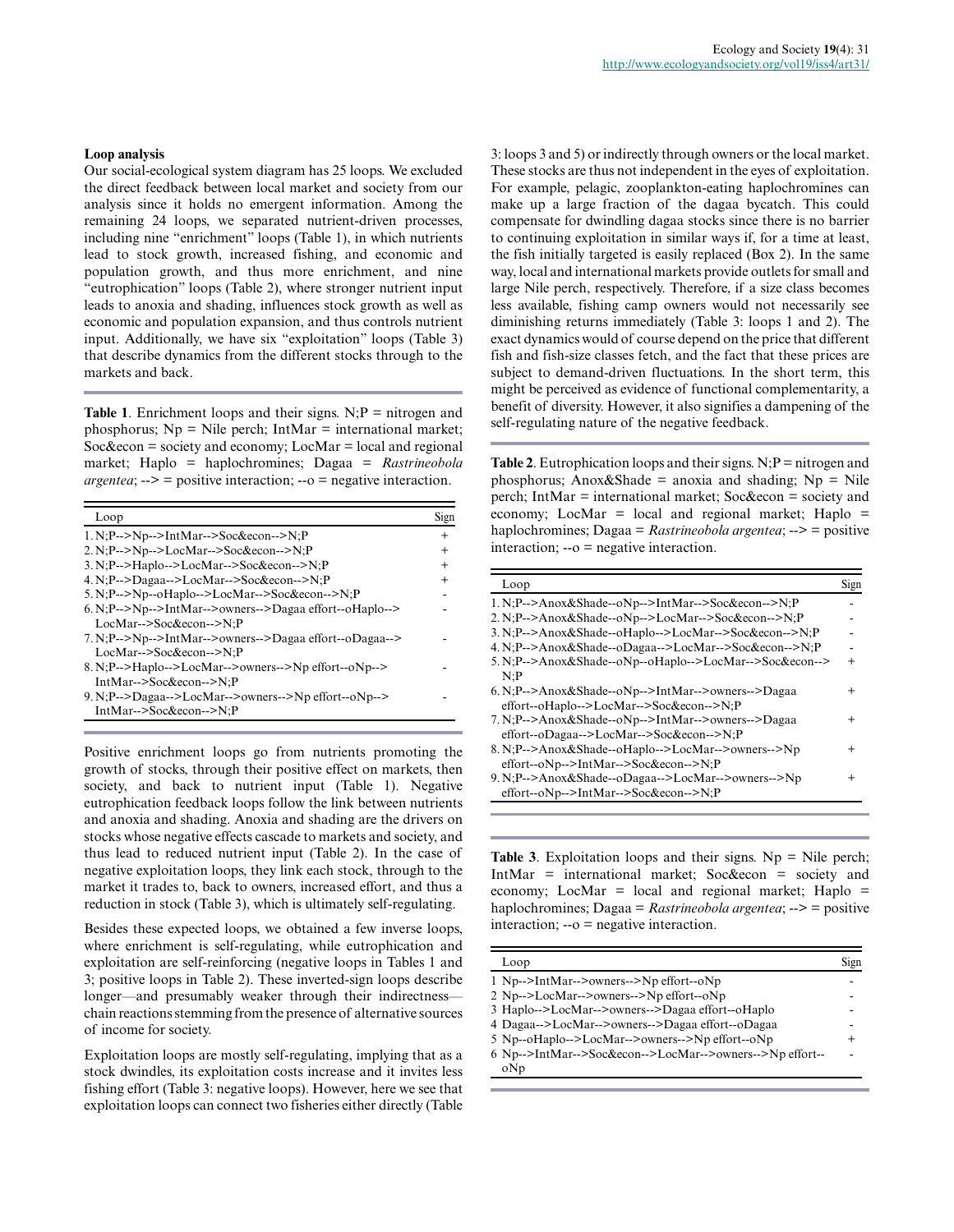Haplochromine populations in the offshore and pelagic waters were on a steep decline from the late 1970s and collapsed to low levels in the wake of the Nile perch boom (Witte et al. 1992). Surprisingly, haplochromine biomass started recovering in the early 1990s (Seehausen et al. 1997*b*) and quickly achieved precollapse pelagic stock biomass (Witte et al. 2007*b*). Haplochromines now represent up to 80% of the pelagic fish biomass, and together with dagaa, they constitute more than 50% of the lake's total fish biomass (Tumwebaze 1997, Wanink 1999, Kayanda et al. 2009). In Tanzania, since their resurgence, haplochromines have shifted from being an important bycatch of the dagaa fishery (sometimes constituting 50–90% of the catch) (Witte et al. 2000) to becoming a target that is sold to regional markets or is used as bait in the Nile perch fishery (Ngupula and Mlaponi 2010). Indeed, since the mid-1990s, the dagaa fishery has harvested an increasing amount of zooplanktivorous (genus *Yssichromis*), benthivorous, and detritivorous haplochromines (*Haplochromis* "paropius-like," also referred to as *Haplochromis* "broken bar" in Seehausen et al. [1997*b*]) (van Rijssel, *personal observation*), indicating that benthic species migrate up at night (Kishe-Machumu 2012), and that the dagaa nets—extending 10 m deep—can influence benthic populations. The relative abundance of dagaa and haplochromines in catches is site- and season-specific, suggesting that the dagaa–haplochromine interaction hides multiple underlying drivers. While fishers and markets in Tanzania have adapted and now specifically target haplochromines, in Uganda and Kenya, haplochromines are still only bycatch, though they are sold on local markets. The scale of haplochromine bycatch is clearly indicative that dagaa fishing methods are not selective enough, which is important because haplochromines have slower growth rates than dagaa, are more sensitive to eutrophication, and can therefore not sustain the same levels of fishing mortality. Furthermore, since both dagaa and haplochromines can be sold in multiple forms (bait, fodder, human consumption), the actual taxonomic content of the dagaa catch has little effect on fishers. Therefore, since the resurgence of haplochromines, the dagaa and haplochromine fisheries and stocks have become tightly connected, which reduces the strength of negative feedbacks and the self-regulating ability of the system (Fig. 3: dagaa fishing effort --o haplochromines versus dagaa fishing effort --o dagaa; haplochromines and dagaa --> LocMar). Indeed, if a reduced stock does not lead to a reduced catch (e.g., should dagaa replace haplochromines, or vice versa), the negative feedback of a dwindling stock on fishers and markets is reduced. This conclusion contrasts the view that selective fisheries—as opposed to balanced harvesting (Garcia et al. 2012)—are detrimental to the ecosystem as a whole. In this particular instance, the lack of selectivity does not equate to a balanced harvesting methodology since it is not adapted to the habitats, life histories, and growth rates of dagaa and haplochromines.

A certain level of nutrient input can increase productivity for one species (enrichment) but represent reduced fitness or increased mortality (eutrophication) for another. Haplochromine species, for example, are particularly sensitive to low light (Seehausen et

al. 1997*a*), whereas dagaa is probably relatively more sensitive to deoxygenation than is Nile perch (Wanink et al. 2001). Without explicit management, nutrient enrichment would most likely always lead to further enrichment—i.e., it is not intrinsically selflimiting or regulating. Enrichment would, however, translate only to increased stock growth until the negative consequences of eutrophication start taking effect and while fishing effort does not cause mortality rates that exceed growth rates (i.e., stock collapse). Ultimately, sustainability of stocks is a function of the relative strength of fishing-induced mortality versus a stock's response in growth through feeding. Since enrichment and eutrophication alter growth rates, sustainable fishing mortality rates must be variable, not constant. Also, although eutrophication affects the whole lake, the distribution and effect of nutrients on the biochemistry of the lake is spatially heterogeneous (Box 3, Table 4). Therefore, the processes that drive growth of stocks—and thus dictate levels of sustainable harvesting—are site-specific and not generalizable across the whole lake at any one time.

### **Box 3:** Spatial heterogeneity of the lake

In inshore areas, terrestrial runoff and detritus are primary sources of light limitation, whereas further offshore it is algal biomass that induces light limitation, and thus restricts photosynthesis to a narrower surface layer. Eutrophication affects the whole lake, as half the total phosphorus input to the lake is from atmospheric deposition (Tamatamah et al. 2005), though there is a lot of spatial heterogeneity in its effects—not only in an inshore-offshore gradient, but also between bays around the lake (Silsbe et al. 2006, Loiselle et al. 2008, Cornelissen et al. 2013). Total nitrogen concentrations have increased since the 1960s, primarily through cyanobacteria fixation, and nitrogen generally follows a decreasing concentration pattern from the coast to offshore waters (Hecky et al. 2010). While nutrient loading has created the light-limited conditions of the lake, seasonal and interannual variations in primary productivity are now driven primarily by climate (Silsbe et al. 2006, Cózar et al. 2012). This is of particular relevance since it highlights an important characteristic of qualitative models such as the one we use: they do not account for time or effect lags (Justus 2005). The synergistic and cumulative effects of warming and eutrophication on phytoplankton and the food web will probably delay the effects of eutrophication management (Schindler 2006).

Increases in nutrients no longer lead to increased phytoplankton primary production in the northern Murchison Bay and Napoleon Gulf of Lake Victoria, indicating that these areas are phosphorus saturated (Silsbe et al. 2006) (Fig. 3: N&P --> shading). However, recent experiments conducted on samples from the Mwanza Gulf in southern Lake Victoria show that the increase in primary productivity with further nutrient enrichment can still take place (Cornelissen et al. 2013). Effects of further nutrient enrichment are therefore likely to be area- and seasonspecific. Over the years, chlorophyll *a* measurements have shown a great degree of variability (Table 4). Even though differences in sampling frequency and measurement methods, as well as in location, depth, and timing of sampling make it impossible to draw accurate trends from these data, it appears that chlorophyll concentrations in the northern parts of the lake are higher than in the south (Table 4).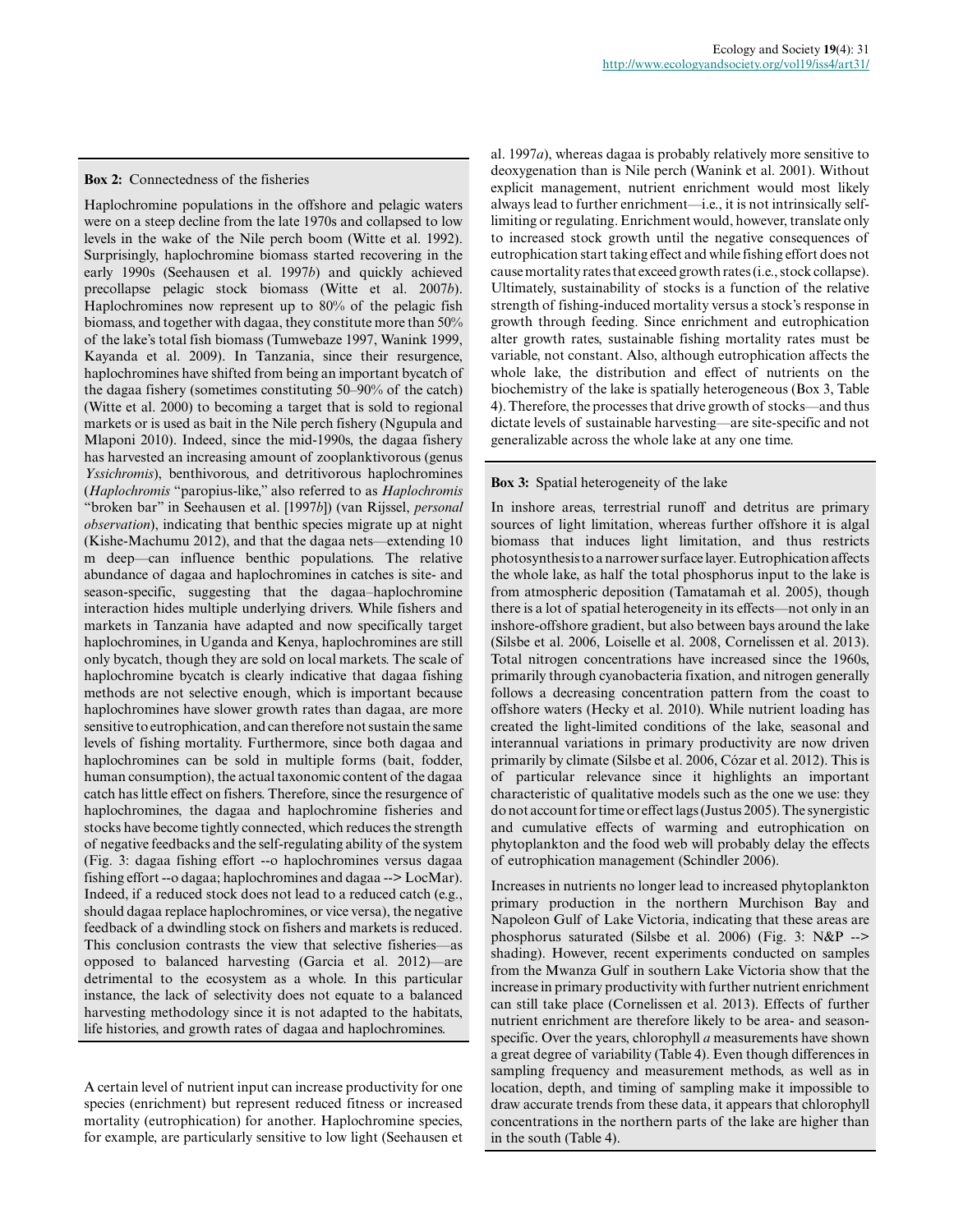| Source                        | Location                                     | Year                    | Season      | Depth $(m)$  | Chl $(\mu g/l)$ | <b>SD</b> | $\mathbf N$             |
|-------------------------------|----------------------------------------------|-------------------------|-------------|--------------|-----------------|-----------|-------------------------|
| Acoustic survey LVFO          | Murchinson Bay                               | 2005                    | $_{\rm DS}$ | < 20         | 44.6            |           | $\mathbf{1}$            |
|                               | Mwanza Gulf                                  | 2005                    | LR          | < 20         | 18.43           |           | $\mathbf{1}$            |
|                               | Nyanza Gulf                                  | 2005                    | DS          | < 20         | 11.29           | 8.19      | $\sqrt{2}$              |
|                               | Nyanza Gulf                                  | 2006                    | $\rm LR$    | < 20         | 8.91            | 2.97      | 4                       |
|                               | Speke Gulf                                   | 2005                    | $\rm LR$    | < 20         | 20.76           | 9.18      | 9                       |
| Akiyama et al. (1977)         | Mwanza Gulf                                  | 1973-1974               | DS          | 8            | 4.35            | 1.60      | 6                       |
|                               | Mwanza Gulf                                  | 1973-1974               | LR          | 8            | 5.1             | 2.01      | 6                       |
|                               | Mwanza Gulf                                  | 1973-1974               | SR          | 8            | 3.7             | 1.10      | 8                       |
| Cózar et al. (2007)           | Murchinson                                   | 2003                    | DS          | < 20         | 80.92           | 13.73     | 13                      |
| Gikuma-Njuru (2008)           | Nyanza Gulf                                  | 2005–2006               | All year    | < 20         | 17.57           | 3.60      | $\tau$                  |
| Haande et al. (2011)          | Murchison Bay                                | 2003-2004               | DS          | $\leq$ 11    | 21.43           | 6.63      | 14                      |
|                               | Murchison Bay                                | 2003-2004               | LR          | < 11         | 31.4            | 10.41     | 20                      |
|                               | Murchison Bay                                | 2003-2004               | <b>SR</b>   | < 11         | 24.06           | 6.54      | 16                      |
| Lehman and Branstrator (1993) | Napoleon Gulf                                | 1992                    | <b>SR</b>   | < 10         | 48              |           |                         |
| Lung'Ayia et al. (2000)       | Nyanza Gulf                                  | 1994-1995               | SR          | < 10.5       | 20.77           | 7.48      | 11                      |
|                               | Nyanza Gulf                                  | 1994-1996               | LR          | < 10.5       | 13.45           | 2.77      | 11                      |
| Mugidde (2001)                | Napoleon Gulf                                | 1994-1998               | All year    | < 20         | 71              | 100.4     | 47                      |
|                               | Napoleon Gulf                                | 1994-1999               | LR          | < 20         | 38.11           | 20.33     | 9                       |
|                               | Napoleon Gulf                                | 1994-2000               | DS          | < 20         | 27.5            | 18.37     | 6                       |
|                               | Napoleon Gulf                                | 1994-2001               | SR          | < 20         | 82.5            | 79.94     | 10                      |
| Ngupula et al. (2011)         | Tanzania                                     | 2005–2007               | All year    | < 10         | 16              | 6         | 10                      |
|                               | Tanzania                                     | 2005–2007               | All year    | $10 - 20$    | 22.5            | 8.5       | 11                      |
|                               | Tanzania                                     |                         |             | $20 - 30$    | 11              | 5         | 9                       |
|                               |                                              | 2005–2007               | All year    |              |                 |           | 12                      |
| North et al. (2008)           | Jinja                                        | $2001 - 2002 -$<br>2004 | <b>SR</b>   | < 26         | 52.9            | 10.60     |                         |
| Okello et al. (2009)          | Bunjako (Uganda)                             | 2004                    | DS          | < 5          | 9               | 1.41      | $\overline{2}$          |
|                               | Murchinson Bay                               | 2004                    | DS          | < 5          | 18              | 7.07      | $\sqrt{2}$              |
|                               | Napoleon Gulf                                | 2004                    | DS          | < 20         | 10.5            | 0.71      | $\sqrt{2}$              |
| Shayo et al. (2011)           | Kayenze (Speke Gulf)                         | 2005                    | $_{\rm DS}$ | < 20         | 14.67           | 7.58      | 6                       |
|                               |                                              | 2005                    | LR          | < 20         | 18.17           | 3.76      | 6                       |
|                               | Kayenze (Speke Gulf)<br>Kayenze (Speke Gulf) | 2005                    | ${\sf SR}$  | < 20         | 13.67           | 6.46      | 9                       |
|                               | Magu (Speke Gulf)                            | 2005                    | DS          | < 20         | 20              | 10.12     | 6                       |
|                               |                                              | 2005                    | LR          | < 20         | 18.17           | 12.19     | 6                       |
|                               | Magu (Speke Gulf)                            | 2005                    | SR          | < 20         | 17.56           | 7.21      | 9                       |
|                               | Magu (Speke Gulf)<br>Mwanza Gulf             | 2005                    | DS          | < 20         | 9.83            | 2.79      | 6                       |
|                               |                                              |                         | <b>LR</b>   |              |                 |           |                         |
|                               | Mwanza Gulf                                  | 2005                    | <b>SR</b>   | < 20<br>< 20 | 13.67           | 4.72      | 6                       |
|                               | Mwanza Gulf                                  | 2005                    |             |              | 17.56           | 6.17      | 9                       |
| Silsbe et al. (2006)          | Fielding                                     | 2001-2002               | DS/SR       | < 10         | 42              | 23.06     | $\cdot$                 |
|                               | Murchison Bay                                | 2001-2002               | DS/SR       | < 8          | 69.5            | 24.33     | $\ddot{?}$              |
|                               | Napoleon Gulf                                | 2001-2003               | DS/SR       | < 14         | 26              | 6.292     | $\overline{\mathbf{?}}$ |
| Sitoki et al. (2010)          | Whole lake                                   | 2000                    | DS          | < 20         | 12.8            | 11.3      | $\, ?$                  |
|                               | Whole lake                                   | 2000                    | LR          | < 20         | 13.2            | 4.4       | $\, ?$                  |
|                               | Whole lake                                   | 2001                    | DS          | < 20         | 10.9            | 7         | $\cdot$                 |
|                               | Whole lake                                   | 2001                    | LR          | < 20         | 10.8            | 6.7       | $\cdot$                 |
|                               | Whole lake                                   | 2006                    | DS          | < 20         | 16.2            | 8         | $\overline{?}$          |
|                               | Whole lake                                   | 2006                    | $\rm LR$    | $\leq 20$    | 14.8            | 10.9      | $\ddot{.}$              |
|                               | Whole lake                                   | 2007                    | DS          | $\leq 20$    | 14.4            | 8.4       | $\ddot{?}$              |
|                               | Whole lake                                   | 2007                    | LR          | $\leq 20$    | 15.7            | 8.5       | $\boldsymbol{?}$        |
|                               | Whole lake                                   | 2008                    | DS          | $\leq 20$    | 14.5            | 11.2      | $\overline{\mathbf{?}}$ |
|                               | Whole lake                                   | 2008                    | LR          | $\leq 20$    | 16.8            | 8.6       | $\overline{\mathbf{?}}$ |
|                               | Whole lake                                   | 2009                    | DS          | $\leq 20$    | 14.8            | 6.1       | $\ddot{?}$              |
|                               | Whole lake                                   | 2009                    | LR.         | $\leq 20$    | 12.7            | 12.5      | $\ddot{?}$              |
| Yasindi and Taylor (2003)     | Napoleon Gulf                                | 1998                    | ${\rm SR}$  | $\leq 15$    | 34              |           |                         |
| Cornelissen et al. (2013)     | Mwanza Gulf                                  | 2009-2011               | DS          | $\leq$ 25    | 13.24           | 4.71      | 68                      |
|                               | Mwanza Gulf                                  | 2009–2011               | LR          | $\leq$ 25    | 14.96           | 8.05      | 73                      |
|                               | Mwanza Gulf                                  | 2009-2011               | <b>SR</b>   | < 25         | 13.45           | 4.60      | 72                      |

Table 4. Variability in chlorophyll *a* (Chl) concentrations in the lake, as found in the literature. Seasons: DS = (dry season): June– August; SR = (short rains): September–December, LR = (long rains): January–May. SD = standard deviation. N = number of measures. LVRO = Lake Victoria Fisheries Organisation.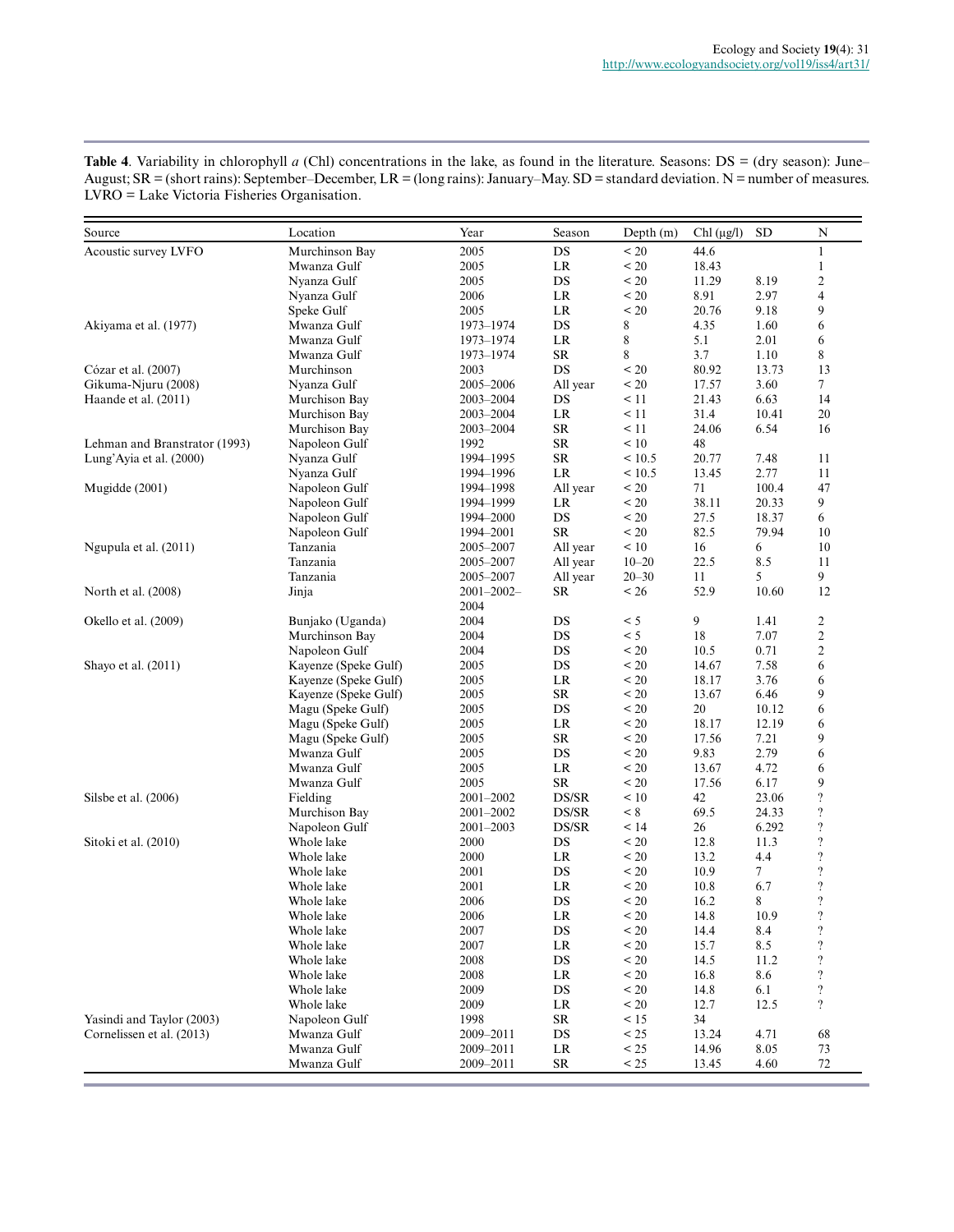**Fig. 4**. Species and functional diversity loss in the soft-bottom fish community of Lake Victoria. The bars represent the number of haplochromine species per functional group collected in the sublittoral waters (6–14 m) of the northern part of the Mwanza Gulf, over soft bottom, in 1979–1982 and 2001– 2005. Between 1979–1982 and 2001–2005, 65–70% of species and 50% of functional groups were irreversibly lost. One unclassified species is omitted here. Data from Witte et al. (2013). Not only does the number of functional group decrease, but the degree of specialization within trophic groups also decreases: e.g., former zooplanktivores have broader diets in 2001–2005 than in 1979–1982 (Kishe-Machumu 2012, van Rijssel and Witte 2013).



When using the diagrams, it is important to account for underlying assumptions, and to look at different feedback loops in concert. As an example, if nutrient enrichment leads to higher Nile perch stocks (Table 1, row 7), this promotes investment from the international market, which can drive owners to invest effort in alternative stocks, such as dagaa, which would then reduce dagaa stocks. This would thus negatively influence the local and regional market and lead to a decrease in human population growth, which would lead to a decrease in nutrient input. Taken in isolation, such a scenario would be based on questionable assumptions: it would assume that nutrient enrichment has a positive effect only on Nile perch, not on dagaa. It would also assume a single fishery target with no alternative stimuli for the regional market, and that this dynamic is the major determinant of human population growth. This type of loop would represent a case where international economic input does not lead to social and economic growth in the region, and thus does not lead to increased nutrient input to the lake. The diagrams presented here are tools that can enhance understanding and map multiple system variables simultaneously, but even though they are simple tools, their interpretation should not be oversimplified.

Our combined social-ecological diagram allows us to see the effects of change in a broader context, but it has a limited predictive value: indeed, it cannot account for adaptation in either human or fish populations to declines in stock or in environmental conditions. However, with a limited time frame in mind, the diagram can give an idea of the far-reaching effects of any single action on the whole system. We indicated three exogenous stressors: climate change, the international economy, and regional policies. More might exist, and they could have broader effects than illustrated here. These stressors are dubbed exogenous because they are not solely or directly influenced by Lake Victoria's system. Exogenous stressors are important in that they could shift the sign of loops in the feedback diagrams or change the relative importance of any given interaction or loop and thus alter system dynamics.

# **SYSTEM TRENDS AND CHANGES MATCHED TO THE MODEL**

Here we look into Lake Victoria's past to contextualize the model and identify how its elements and interactions illustrate trends that have shaped the dynamics of the social-ecological system. Through this juxtaposition of model and trends, we can identify the model's scope and limitations and indicate its best uses. Furthermore, it allows us to explore how weights of different interactions might have changed over time.

#### **In the beginning…**

Before the introduction of Nile perch, Lake Victoria harbored a small though diverse, multispecies artisanal fishery. Fishing, along with agriculture and livestock herding, constituted the economic foundations of lakeshore societies. The main fishing targets were the native tilapia *Oreochromis esculentus* and *O. variabilis* (Balirwa et al. 2003, Pringle 2005*b*). Fish were initially sold by number rather than weight, which invited catches of small fish (Beverton 1959, Balirwa 1998). The introduction of gillnets in the 1920s as a new tool quadrupled fishing efficiency, and the fishery became commercial—a process further helped by urban infrastructure development (including road and rail) around the lake (Balirwa 1998) (Fig. 3, development of local/regional market: dagaa and haplochromines --> LocMar --> owners and Soc&econ…).

Since the 1960s, effects of eutrophication—driven by human population growth around the lake and subsequent changes in land use (Verschuren et al. 2002, Hecky et al. 2010)—became apparent. The phytoplankton community underwent a transition from a diatom-dominated community to one increasingly dominated by nitrogen-fixing cyanobacteria, and primary production increased. In turn, the zooplankton community shifted to be dominated by small species (Mwebaza-Ndawula 1994, Gophen et al. 1995, Wanink et al. 2002). The dominance shift in the phytoplankton community has been hypothesized to be a cause in the zooplankton shift (Wanink et al. 2002) (Fig. 1: change in relative importance of phytoplankton --> zooplankton versus phytoplankton  $\rightarrow$  detritus and anoxia & shading).

#### **Introduced species, changed ecosystem**

As native stocks were declining from exploitation, eutrophication, and habitat destruction, Nile tilapia (*Oreochromis niloticus*) and other tilapiine species were introduced. Simultaneously (between 1954 and 1964), Nile perch were introduced to boost the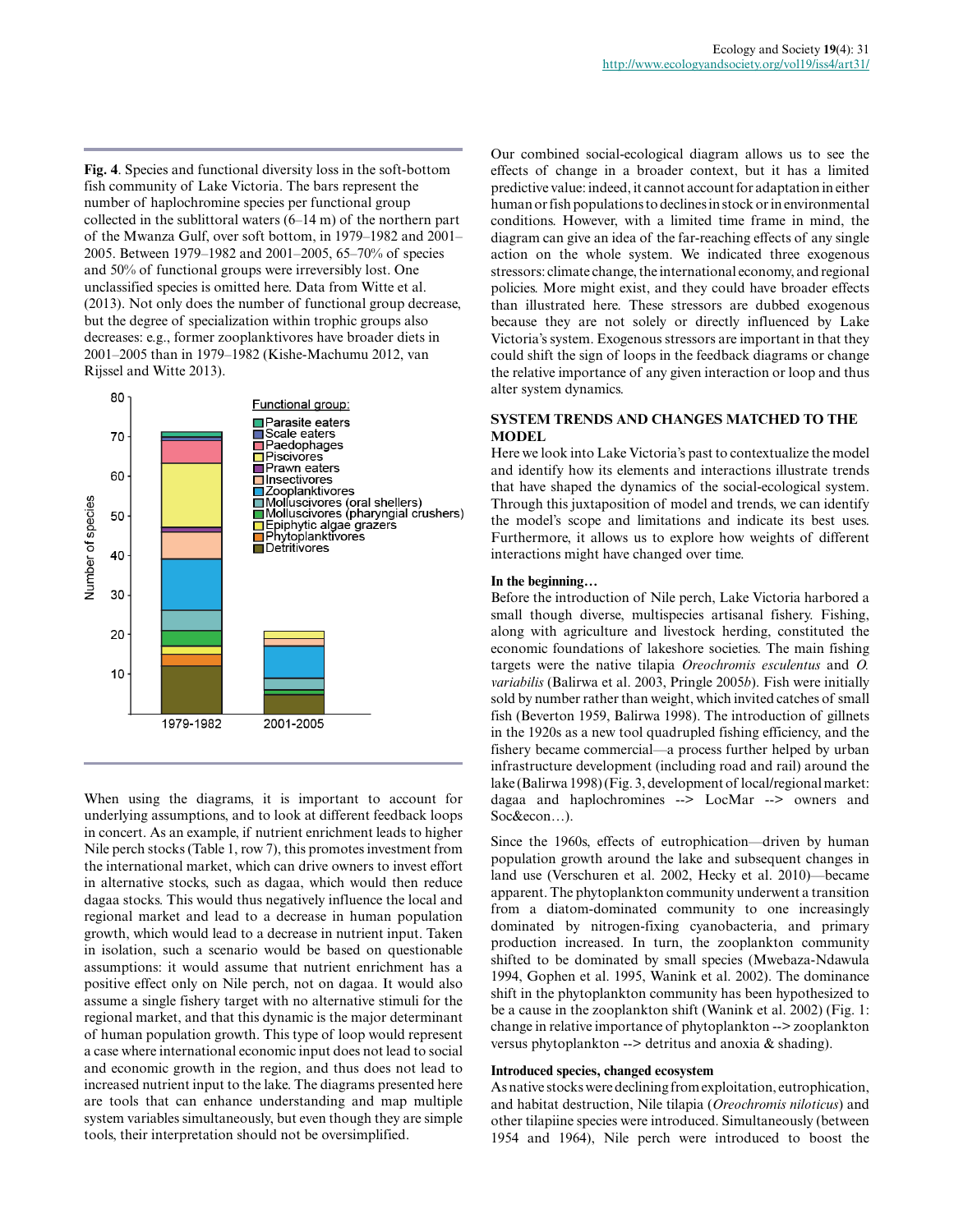productivity of the fisheries and convert the native diversity of haplochromines into a more desirable fishery product (Kudhongania and Chitamwebwa 1995, Pringle 2005*b*). From 1965, Nile tilapia gradually replaced native tilapia, became a major commercial catch (Balirwa 1998), and is currently an important product for local and regional markets (Njiru et al. 2008). Tilapia does not figure explicitly in our diagrams because it appears to interact little with other stocks (Downing 2012, Downing et al. 2013*b*). It is, however, of course also influenced by enrichment, eutrophication, and exploitation processes, and contributes to the regional market, and can therefore be read in the system in a similar way to haplochromines or dagaa, but with tilapia-specific sensitivities to the different driving processes.

While the Nile perch introductions had little immediate effect, in the 1980s many changes occurred quite rapidly. Nile perch suddenly became dominant in the whole lake, and—in concert with increased hypoxic and anoxic conditions—contributed to the collapse of haplochromine stocks and mass disappearance or extinction of native fish species (Witte et al. 1992, Hecky et al. 1994, 2010, Verschuren et al. 2002, Goudswaard et al. 2008). The high abundance of haplochromines proved to be favorable for Nile perch as growth estimates in both the Tanzanian and Kenyan waters through the end of the 1980s—covering the time when Nile perch were still feeding heavily on haplochromines—showed that Nile perch grew at least twice as fast as in haplochromine-poor lakes (e.g., Lake Chad, Lake Turkana, Lake Albert, Lake Nasser) (Ligtvoet and Mkumbo 1990) (Fig. 3: Nile perch --o haplochromines). Ecological opportunities afforded by the vanishing haplochromines were exploited in short succession by two native species, first the detritivorous shrimp *C. nilotica* (Goudswaard et al. 2006) and then the zooplanktivorous cyprinid dagaa (*R. argentea*) (Wanink et al. 2002).

Since the 1990s, effects of eutrophication and fishing have become more apparent, and Lake Victoria's ecosystem is still undergoing many changes. The water hyacinth (*Eichhornia crassipes*), which first appeared in the lake in 1989 (Chapman et al. 2008), had produced large mats by 1995. These mats severely interfered with fishing operations, with important social-economic consequences (Opande et al. 2004), and altered the bio-physico-chemical environment of the water under them (Masifwa et al. 2001, Kateregga and Sterner 2008). This event supports the notion that water quality influences stocks and catches, and importantly, that when the lake's environment is compromised in such a way, neither international nor regional markets can act as backups, and society has little (perhaps only agriculture) left to rest on (Fig. 3: N&P and anoxia & shading --> Nile perch, dagaa, and haplochromines --> IntMar and LocMar --> Soc&econ). The hyacinth invasion was in large part managed between 1997 and 1999 through manual removal and the introduction of a weevil (*Neochetina eichhorniae*). The effects of these management procedures were probably enhanced by an El Niño episode (1997–1998), during which elevated water levels broke off large hyacinth stands, and where low light conditions (clouds) and rain reduced hyacinth growth (Njiru et al. 2002, Williams et al. 2005, 2007, Wilson et al. 2007). Even though the hyacinth bloom was probably triggered by eutrophication, its decline is not a reaction to improved water quality: there are multiple pathways to any single phenomenon.

Dominance of cyanobacteria in the phytoplankton community has led to an increase in concentrations of toxins produced by cyanobacteria (e.g., microcystin). Higher trophic levels—including humans—are increasingly exposed to such toxins, both directly through water and through their accumulation in fish tissues (Poste et al. 2011). Low fish quality would probably reduce fish prices on (or even access to) the international market, but decreased wellbeing or increased illness in lakeshore societies would probably have more complex and further reaching consequences. At this point, however, the extent to which cyanotoxins affect human health around Lake Victoria is unknown, though it is important to keep toxicity in mind as a process in eutrophication.

#### **Societal adaptations**

The advent of the Nile perch boom in the 1980s changed societies dramatically (Fig. 3: IntMar --> owners and Soc&econ versus LocMar --> owners and Soc&econ). People migrated to the lakeside to enter the fisheries, which accelerated human population growth and altered the kinship relations that had existed previously. Human populations around the lake continue to grow at a higher rate than the African average (Odada et al. 2009).

Filleting factories were constructed around the lake, and the fish were exported to Europe (Pringle 2005*a*, Johnson 2010). The major filleting factories were built to process up to 25 tons of Nile perch each, per day, but would break-even on costs when operating at about 30% capacity (Johnson 2010). Nile perch catches reached a peak in 1990, but effort has continued to increase since.

## **Changes in dagaa, haplochromines, and the regional market**

Although dagaa is native to Lake Victoria, a directed fishery for it first developed only in the 1960s. The stocks of dagaa rapidly increased after the Nile perch boom and haplochromine collapse. Dagaa became the lake's second most important fishery by the 1990s (Wanink 1999), when landing sites started organizing themselves into camps, also presenting a strong social structure, from trader to owner, through camp supervisors and laborers, with women drying the fish. Dagaa is currently a dominant commercial fishery of the lake in terms of biomass (Tumwebaze et al. 2007), and it trades on domestic and regional markets (Gibbon 1997). Catch that is successfully dried and cleaned of sand is destined for human consumption as it serves as a cheap source of protein for the poor and middle class (Medard 2012), and the rest sells as animal feed: chicken fodder, for example. Traders play an important role, checking the quality of the product as well as establishing its price (Gibbon 1997). Despite no apparent decrease in its stock size, dagaa has undergone behavioral, morphological, and life history changes in some regions of the lake, which may reflect local adaptive response to predation by Nile perch, fishing pressure, and/or eutrophication and associated hypoxia (Wanink 1999, Wanink and Witte 2000, Manyala and Ojuok 2007, Sharpe et al. 2012). Fishing effort has been on a steady increase (Mkumbo et al. 2007), at least until 2006, from where data suggest a stabilization in effort (Kolding et al. 2014) (Fig. 3: N&P --> dagaa versus dagga fishing effort --o dagaa). Dagaa remains a product destined mostly for a local and regional market, and is, therefore, less well monitored, regulated, and studied than Nile perch (Medard 2012).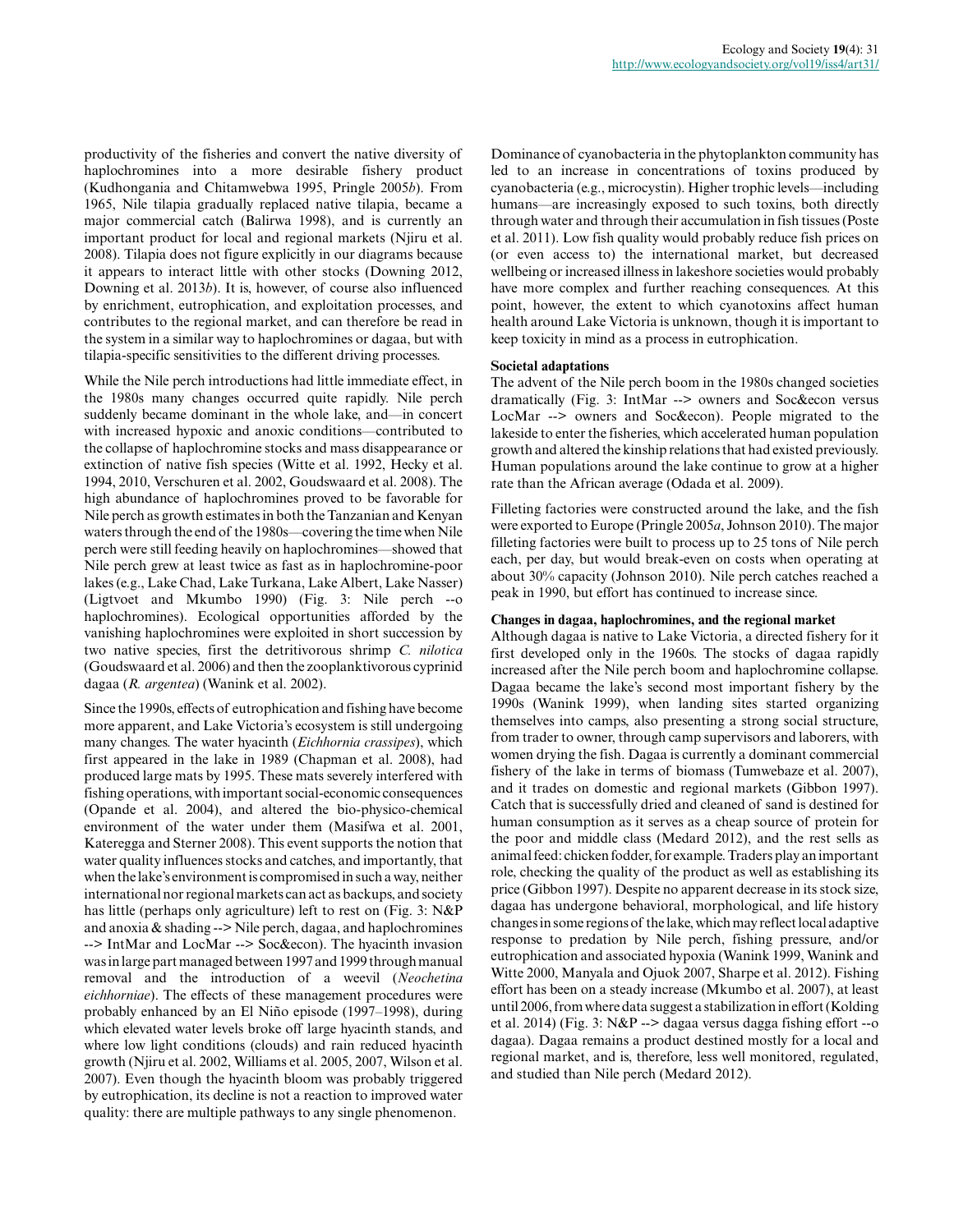# **SOCIAL-ECOLOGICAL CHANGE SEEN IN MODEL STRUCTURE**

The single diagram we developed to represent Lake Victoria's social-ecological system can be used to analyze and represent a whole variety of dynamics. This is necessary because system dynamics have seen both short- and long-term dynamics. Seasons influence light, temperature, weather, and wind conditions, which influence the growth of organisms as well as access to different areas of the lake. Dynamics also have a heterogeneous spatial distribution, considering, for example, the different nutrient environments in the north and south of the lake (Box 3, Table 4), or the atmosphere of conflict in contested Ugandan—Kenyan fish camps (Box 4), or differences in fishing practices (Beuving 2014). All of these factors imply that a quantitative model of Lake Victoria's social-ecological dynamics ought to be set in a clearly defined spatio-temporal setting. Meanwhile, this purely qualitative model allows us to analyze three types of structural changes to the system and their influence on dynamics and role in the effectiveness of policies and regulations: (1) a change in the relative weight of different interactions, (2) the change in the sign of interactions or loops, and (3) the addition or removal of interactions. Here, we analyze—through examples of past changes and hypothetical management policies—the effects of these three types of changes on the dynamics on Lake Victoria's social-ecological system.

**Box 4:** Societal reorganization and inequity

To ensure constant supply to the factories after the trawling ban became effective in the 1990s (Mbuga et al. 1998), a new socialeconomical interaction emerged: processors invested in building infrastructure to better store Nile perch at landing sites and sponsored fishermen with nets and gear via agents, who would then ensure fixed prices and supply of fish (Mbuga et al. 1998, Geheb et al. 2008, Johnson 2010). Lakeshore societies thus developed a stronger economic hierarchy from processor through agent to fisher, with many fishers then entering a situation of credit towards agents or processors (Geheb et al. 2008). Fishing effort continues to increase and fisher communities to restructure. In the Nile perch fishery in some areas, many agents (middlemen) have become boat owners and landing site or camp managers who employ camp supervisors and laborers to operate full fleets and with whom they arrange credits and loans to ensure a constant fish supply. The structure is likely quite diverse, however, and there are reports of wealthy boat owners striking deals with factories and thus taking a trader's role.

Economic input to society is nonlinear, with larger swaths of income distributed to big owners, and much less reaching fishers and laborers. Besides stocks and the international economy and regulations, local social-economic settings and interactions can have complex effects on both social stability and benefits reapable by owners through fishing. Individual cost-to-benefit ratio of fishing and risk-taking behavior is variable. Competition for landing sites among owners, for example, can influence costs and prices by leading to a local monopoly of the fisheries by few owners. Competition among owners can lead to conflict and violence: there are reports of piracy in the southern part of the lake, which leads to increased costs in security and uneven distribution of fish resources. Also, there are chronic territorial conflicts over fish camp islands between Kenya and Uganda (Otieno 2013). Knowledge of the distribution of power, opportunities, and value of risk in society is key to the selection and implementation of appropriate policy measures. Here, we lack representation of the potential response diversity of society, which is a great impediment to measuring and predicting society's reactions and adaptations to ongoing changes in the system.

# **Changes to the relative weight of interactions**

Management policies can profoundly influence the connectedness of a system, for example, by creating tighter networks of communication. Increased economic disparity caused an increase in illegal fishing practices in the 1990s. In an effort to improve compliance and better implement fishing regulations, Tanzania established a comanagement approach to the fisheries in 1997, in the form of Beach Management Units (BMUs) (Kateka 2010). These local groups were established to increase stakeholder participation in surveillance and management of the fisheries, and similar structures were later implemented in Uganda and Kenya (Mkumbo 2002, Kateka 2010). Their success has been mixed, however: BMUs have effectively suppressed poisoning and dynamiting as fishing techniques, but they lack an adequate legal status, and by establishing their own bylaws, BMUs can sometimes abuse their position and authority (Geheb et al. 2007, Njiru et al. 2007). Importantly, they have also increased fishing efficiency through improving communication networks (Eggert and Lokina 2009) (Fig. 3: strengthening of interactions Nile perch and dagaa fishing effort has a negative effect on Nile perch, dagaa, and haplochromines), helping fishers get to good fishing sites faster and reducing the negative feedback of declining stocks on fishers.

# **Changes in the sign of interactions or feedbacks**

Fertilizer subsidies, which might promote agriculture and alternative sources of income, would nonetheless reinforce positive feedback loops through nutrient enrichment, and thus be overall destabilizing. A fishing limiting policy, such as a licencing fee, could add a minus to fishing effort and change the signs of the loops in that way, though if it is not applied to all fisheries, such a policy could have a backlash effect and lead to higher exploitation of alternative fisheries or to increased land use for agriculture. In short, the effect of any single policy or change depends on its ripple effects through the broader system.

## **Changing the number of pathways in the system**

In a bid to prevent and eliminate illegal, unregulated, and unreported fishing, the Lake Victoria Fisheries Organisation has pushed to promote eco-labeling of Nile perch. For this, they established codes of practice with help from the Marine Stewardship Council (Kolding et al. 2014). In 2009, the German cooperative Naturland launched its eco-label for the small capture Nile perch fishery, certifying the sustainability of Nile perch products exported to Germany. The label is based on ecosystem, fishery, social, and hygiene criteria, and covers eight landing sites and 1000 fishermen in Tanzania (Bukoba), though there is currently no known study that evaluates the effects of eco-labeling on the stocks, society, or economy. However, seen through our diagram, Naturland's policy—i.e., supporting a small-scale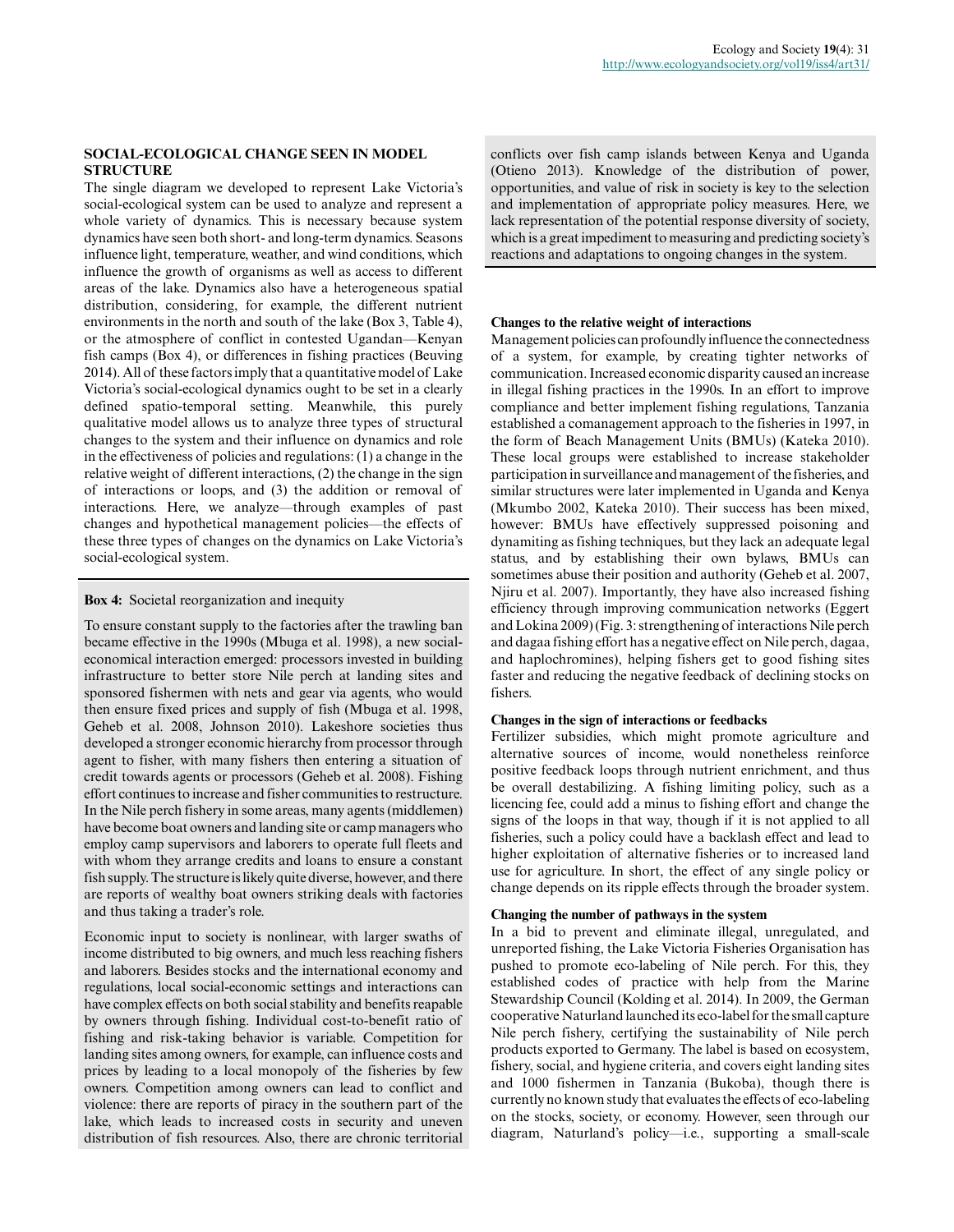fishery on the Nile perch—might be translated by adding a role to some owners, whereby their connection between the regional market and the Nile perch fishery is subject to regulations (Fig. 3: LocMar --> owners --> Nile perch fishing effort) and where owners connect the regional and international market (Fig. 3, IntMar --> owners --> LocMar). One of the loops that would then emerge is a negative feedback loop connecting the regional market to fisheries, Nile perch stocks, the international market, local societies, and the regional market (Fig. 3: LocMar --> owners --> Nile perch fishing effort --o Nile perch --> IntMar --> Soc&econ (or owners) --> LocMar). This constraint on the middleman (owner) would differ from the loops we have so far accounted for in that the owner's role merges with that of the local and regional economy and society (Fig. 3, Soc&econ). Such a loop might have beneficial social-economic repercussions since it could reduce economic disparity (note that we separated owners from society to be able to reflect differences in economic benefits and incentives). However, in itself, this policy still only adds a pathway to harvesting Nile perch: a small-scale fishery might be sustainable if taken on its own, but as long as it operates in parallel with other harvesting policies, the stocks might yet be vulnerable to unsustainable harvesting. Therefore, for a policy like that of Naturland to actually ensure sustainable Nile perch harvesting, it needs to outcompete existing harvesting strategies (effectively connecting itself to other fisheries with a minus sign in our diagram). While not all owners are party to the policy, sustainable harvesting might happen if the label succeeds in influencing consumption patterns in the international market (and) or if different incentives to harvest sustainably are presented directly to fishermen and fishing site owners.

# **Quantitative versus structural changes to the system**

Overall, we find that policies and changes that alter the connectedness of the system influence the self-regulatory capacity of the system. Connection strength changes are probably the most common and insidious changes in the system, as they can be an uncalculated side effect of various other policies (as for example, the case of BMUs). Also, given the heterogeneity in conditions and processes over the whole lake, differences in connectedness across the system influence the generalizability of policy interventions: interaction strengths are not the same across the whole lake or even permanent in time (Boxes 2 and 3). Changes in the sign and number of interactions, however, as for example the Naturland eco-labeling policy, can alter system dynamics without necessarily altering the integrity of regulating feedback mechanisms, though the effects of such structural changes are dependent on the configuration and dynamics of the system as a whole.

### **DISCUSSION**

Here, we put together pieces of Lake Victoria's social-ecological system in a qualitative, conceptual model and achieve greater understanding of the system's functioning from a good prior knowledge of the processes behind dynamics, as well as from the key elements and interactions that are specific to Lake Victoria.

The interconnection diagram highlights the multiple pathways to any single phenomenon in the system. As an example, the threat to fisheries stems not only from fishing effort but also from other environmental factors: eutrophication, hypoxia, and anoxia reduce fish growth and survival rates, thereby increasing the stocks' vulnerability to fishing pressure. Complete overharvesting of Lake Victoria's fishes, be it Nile perch, dagaa, or tilapia, would not necessarily be an easy task: the number of fishers and crafts on the lake has increased dramatically since the early 1990s, but technologies have not followed suit everywhere. Paddling is still the dominant method of propulsion in a large part of the lake, and where engines are available, fuel costs, and in the case of the Nile perch fishery, costs related to the hygienic storage of fish during longer periods, as well as dangerous boating conditions, all impose limits on the distance from shore that is exploited. Dagaa is also difficult to harvest efficiently, despite being a productive species: fishing of dagaa occurs mostly on moonless, windless nights, using lamps that attract insects and zooplankton and then the zooplanktivores, including dagaa. However, even if all stocks are not currently overfished, the threat to Lake Victoria's fisheries is real. Indeed, native tilapia (ngege [*Oreochromis esculentus*]) was successfully reduced to low numbers using quite simple methods before the introduction of Nile perch and Nile tilapia. Even though the dagaa fishery might not be the most important direct threat to dagaa stocks, it could be an important influence on haplochromines since the two fisheries are connected through fishing methods and markets. The adaptability of fishers and markets to changes in stocks might reduce the self-regulating character of exploitation (i.e., dampen the negative feedback of exploitation loops) and make a stock collapse even less predictable or even avoidable. In this way, while overfishing is not necessarily currently the biggest threat to fisheries on Lake Victoria *per se*, it becomes an important threat in the presence of environmental change and eutrophication, and in the context of the full, interconnected system.

Interestingly, here we find that even though high connectivity of fisheries at the level of owners and markets may be detrimental to stocks (Box 2), it can also make the social-economic system more robust to the loss of the international market. A loss of the international market would cause a dramatic loss of revenue, but there is no shortage of demand for fish products, in general, and fishing markets have diversified. Dagaa, haplochromines, and small Nile perch are sold locally and regionally for human consumption and as animal feed. Tilapia and Nile perch fetch higher prices on the same markets. Furthermore, a shutdown of all international trade is considered highly unlikely. In the same way as when the European market closed in 1997, Israel and Asia and other African countries could perhaps serve as alternative markets (van der Knaap et al. 2002). Nonetheless, it is important to remember that lakeshore societies have grown and developed fast, and a lack of long-term investments or permanent structures contributes to the high and increasing income disparity in lakeshore populations, which in turn can influence societies and contribute to their increased volatility (Wilkinson and Pickett 2009).

The rapid Nile perch invasion created a strong dependence on fisheries (as exemplified during the water hyacinth blooms), which probably makes societies quite vulnerable to a loss of stocks, especially since there are few other sources of steady income. Indeed, as the Nile perch fishery grew, migrant settlements that started off as temporary became villages—with bars, makeshift cinema halls, and brothels—though they often lack essential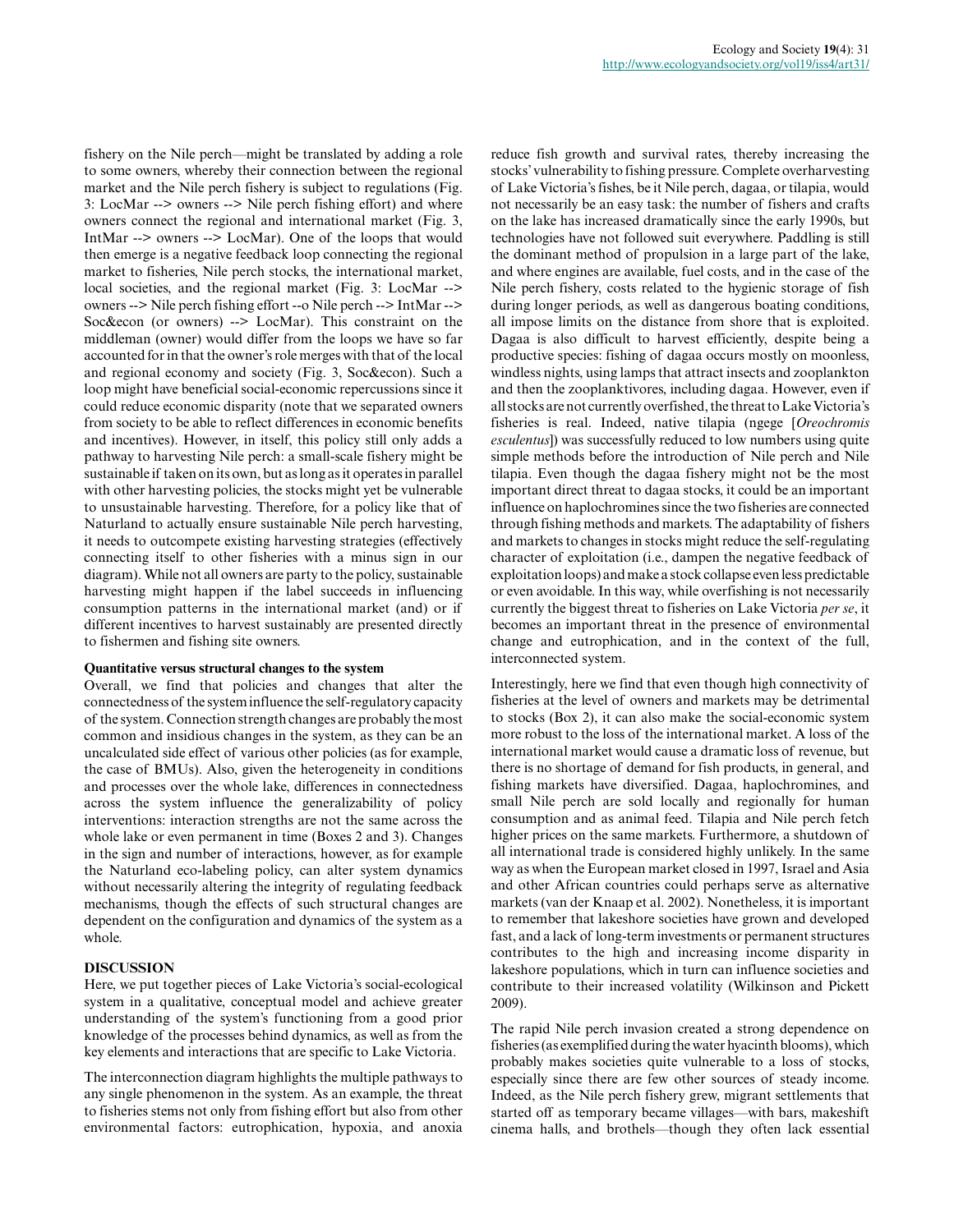permanent structures such as medical units or schools (Geheb et al. 2008). Investment opportunities lie mostly in high profit margin activities rather than in durable or saving schemes, the economic life is deeply monetized since there is little selfsustenance, and most goods must be bought (Beuving 2010). People in these boom villages easily fall into a poverty trap. General health status is low, and there is a high HIV-AIDS infection and prevalence rate (van der Knaap and Ligtvoet 2010). Therefore, alternative sources of income are undoubtedly highly dependent on the fisheries—the services sold in villages and camps are targeted at fishers. These will not provide a safety net should fisheries collapse. Agriculture, chicken farming, and livestock herding are among the few sources of income that are independent of fisheries. Following this analysis, we suggest new metrics with which to bridge social and ecological changes in future studies: investments in infrastructure and the sources of these investments might provide a usable proxy for the dependence of societies on their resources. Such data might also inform the sustainability or durability of development around Lake Victoria. While investment in urban and transport infrastructure in the early 20th century and in fish processing infrastructures in the 1980s heralded priority areas of future development around the lake, there was no comparable spending on agricultural infrastructure.

This model does not yet encompass the full complexity of Lake Victoria's societal components (e.g., Box 4). We lacked the references and detail needed to generalize the different processes that drive societal dynamics, and how these induce individuals to take risks, drive investment, and frame decision-making processes. In short, our model strongly underrepresents the response diversity of society (all those processes hidden in the feedback between society and the local market). In the same way, our model lacks resolution in terms of biodiversity (Box 5). We can represent functional diversity to a small degree—which underlies in part the haplochromine-dagaa interrelation—but the full biodiversity and richness of the ecosystem, which sets the stage for the adaptability of the system to changes and disturbances, is not represented. These two elements biodiversity and social structure—are directly relevant to any medium-term predictions on system dynamics, to policy-making, and to the assessment of the social-ecological system's current state. Also, it is important to remind the reader that the ecosystem we describe has a strong aquatic bias. In truth, any visitor to the lake will first encounter a large diversity of birds, insects, and vegetation, all of which influence and are influenced by changes in the aquatic, terrestrial, climatic, and human systems. This, however, is at least a first step in bridging the socialeconomic-(aquatic)-ecosystem, in hopes that encouraging further work on bridges to avian and terrestrial ecology might be possible in the future.

## **Box 5:** Diversity changes

Even though the resurging offshore haplochromine community has largely recovered in biomass and retained a 40-strong species diversity (Seehausen et al. 1997*b*), of which 15–20 species are pelagic, this is only a small fraction of the 1970s haplochromine diversity. Indeed, 65–70% of both benthic and pelagic species dwelling over soft bottoms in the sublittoral waters (6–14 m deep) of the Mwanza Gulf seem to have been irreversibly lost (Kishe-

Machumu 2012, Witte et al. 2013) (Fig. 4). In the pre-Nile perch system, an estimated minimum of 500 different species of haplochromines occupied almost every function in the food web, from detritivorous species through to piscivores. Fishing pressure on Nile perch (Fig. 3: Nile perch fishing effort --o Nile perch --o haplochromines), as well as morphological adaptations to changed environmental conditions and major habitat shifts are possibly associated with the reappearance of haplochromines (Kitchell et al. 1997, Seehausen et al. 1997*b*, Schindler et al. 1998, Witte et al. 2000, 2008, Balirwa et al. 2003, Mkumbo and Mlaponi 2007, van Rijssel and Witte 2013). Dominant haplochromines of the Mwanza Gulf in 2006–2008 and 2010–2011 were found to be predominantly the former zooplanktivores and detritivores/ phytoplanktivores (Kishe-Machumu 2012). However, diets of haplochromine species recovering since the 1990s changed: they contained more macro-invertebrates than in the 1970s and early 1980s (Kishe-Machumu et al. 2008). Although in recent years haplochromines seem to have reverted to zooplanktivory, they are less specialized than they were in the 1970s and 1980s (Kishe-Machumu 2012, van Rijssel and Witte 2013).

In our feedback diagrams, we linked all fields of research at their boundaries, thus shifting the focus from each field's central themes to the interconnections between fields. The diagrams show how a change in any part of Lake Victoria's system can trigger chain reactions across the system. Many of these chain reactions contain or are part of feedback loops, indicating that changes in the system can initiate and drive new dynamic regimes. By analyzing this interconnected system, we find multiple pathways to what may at first appear to be singular, linear phenomena. The presence of multiple pathways can be dangerous since it can lead to a misinterpretation of mechanisms driving change, but it can also be advantageous: by understanding different pathways that regulate a single process, we obtain multiple tools with which to manage change.

We investigate the mechanisms of change through the socialecological model. Changes to the structure of the system, which can be brought about through evolution and adaptation in the social-ecological system (for example, a broadening of a species' diet creating a new interaction, a species extinction leading to a loss of an interaction, or technical or cultural changes in the social system) or through the implementation of policies, can dramatically alter systems dynamics and responses to change. Though our analysis is not quantitative, we can nonetheless see that differences in relative strengths of interactions, which can be understood as a change in the system state, can greatly influence the vulnerability of system elements to further change. Such quantitative changes and differences can be quite pervasive in both time and space. The dominant processes shaping the Lake Victoria's dynamics have changed over time and are heterogeneous in space. This heterogeneity implies that multiple system states exist, which means on the one hand that studies on any part of the system must be understood in their specific space– time context, and on the other hand that the scope of management actions must be scale adapted.

The system's heterogeneity can also explain some of the scientific disagreement that prevails regarding the state of the fisheries.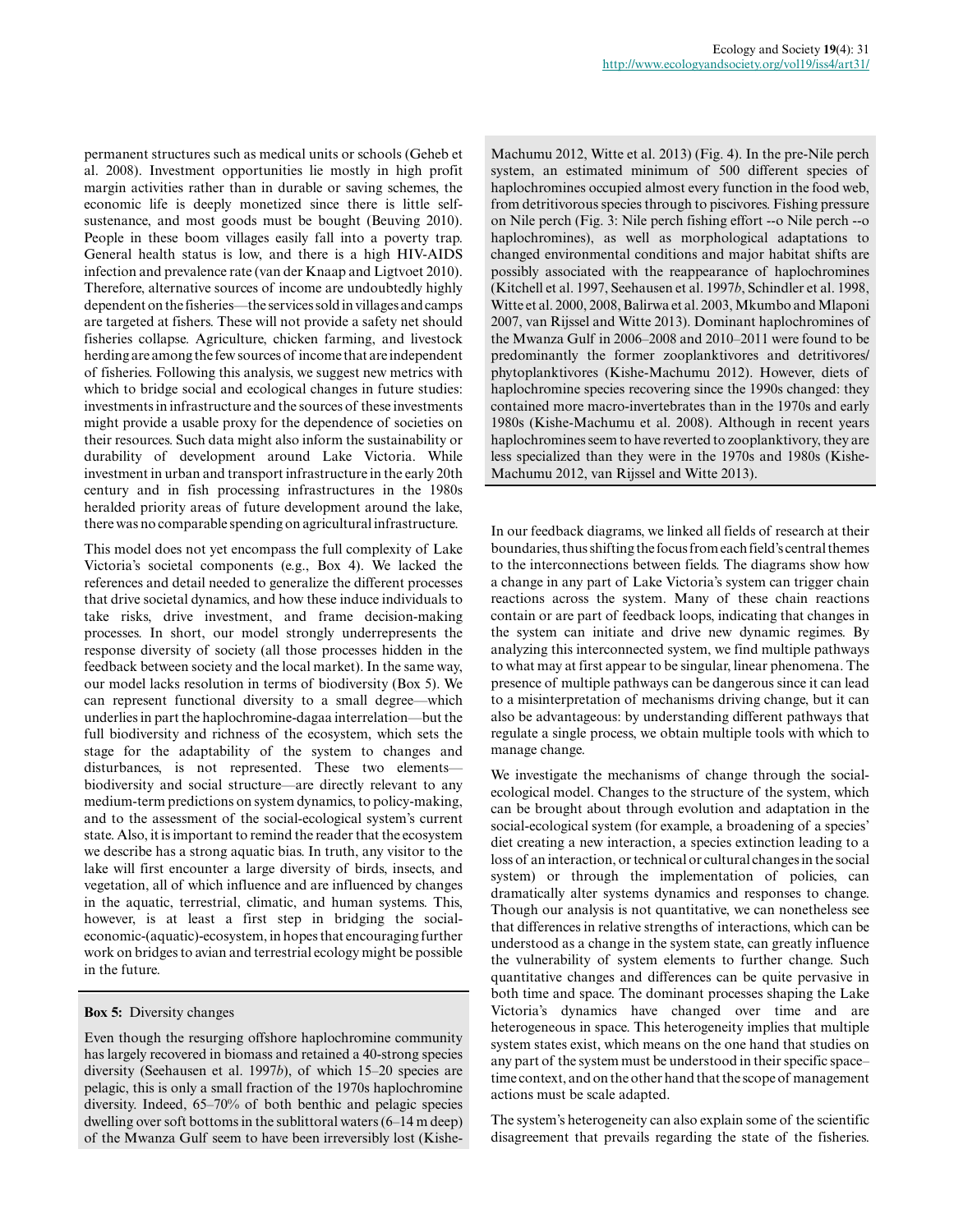Efforts ought to be made to determine the spatio-temporal scales at which different processes dominate. Lake Victoria's complex, changing, and interconnected system calls for an adaptive management approach capable of embracing this heterogeneity. Adaptive management requires in large part that stakeholders have a common understanding and knowledge of their system (Ostrom 2009). By combining knowledge from different fields and perspectives, we tried to develop such common knowledge. This knowledge should not be interpreted as absolute. Rather, it will wax and develop as users and scientists learn from further changes in Lake Victoria's system and from the system's responses to management. Choices of management policies need not and will not wait for more or better knowledge of the system's dynamics: they are part of the learning processes.

This little history of Lake Victoria highlights how nearly all regulations or policies that have been put in place in Lake Victoria have only ever targeted fishing. Almost nothing has been done to halt or reverse eutrophication. In part, this is because the main sources of eutrophication—i.e., land burning—have only recently been defined. Though eutrophication already displayed effects in the 1960s, it has only recently been acknowledged as a potential and in fact important driver of change in Lake Victoria's system. Indeed, this is to our knowledge the first interdisciplinary study to put eutrophication and fisheries in Lake Victoria on an equal footing, and perhaps in this way signals a turning point in the understanding of drivers of change in Lake Victoria. Eutrophication is ongoing, has damaging consequences for Lake Victoria's system, cannot compensate for or be remediated by fishery policies, and must be addressed for the general health of the system, its users, and fisheries. Additionally, any fisheryoriented policy is likely to be ineffective in the absence of a parallel eutrophication and broader lake basin management policy. Associated policy options must be processed and understood by societies to be made operational, yet we still lack a lot of knowledge about social dynamics and interactions. Furthermore, biodiversity is likely to be key in helping to process excess nutrients, restore better water quality, and value and enjoy the host of nonfishery-related ecosystem services that the lake also provides. The full role of biological diversity and its potential to recover in Lake Victoria are largely unknown. Our study points to society and diversity as two key subjects Lake Victoria scientists need to unravel.

*Responses to this article can be read online at:* [http://www.ecologyandsociety.org/issues/responses.](http://www.ecologyandsociety.org/issues/responses.php/6965) [php/6965](http://www.ecologyandsociety.org/issues/responses.php/6965)

#### **Acknowledgments:**

*We would like to thank Koos Vijverberg for his very constructive comments on the manuscript. Many thanks to Tijs Goldschmidt and the Artis-bibliotheek for hosting interesting debates on Lake Victoria. This work is part of the integrated project "Exploitation or eutrophication as threats for fisheries? Disentangling social and ecological drivers of ecosystem changes in Lake Victoria (SEDEC)," supported by the Netherlands Organisation for Scientific Research (NWO/WOTRO) grant number W01.65.304.00.*

# **LITERATURE CITED**

Abila, R. O., and E. G. Jansen. 1997. From local to global markets. *The fish exporting and fishmeal industries of Lake Victoria structure, strategies and socio-economic impacts in Kenya*. IUCN, Nairobi, Kenya.

Akiyama, T., A. A. Kajumulo, and S. Olsen. 1977. Seasonal variations of plankton and physico-chemical condition in Mwanza Gulf, Lake Victoria. *Bulletin of Freshwater Fisheries Research Laboratory* 27:49–61.

Awange, J. L., and O. Ong'ang'a. 2006. *Lake Victoria, ecology, resources, environment*. Springer, Victoria.

Balirwa, J. S. 1998. *Lake Victoria wetlands and the ecology of the Nile tilapia*, Oreochromis niloticus Linne. Dissertation, Wageningen University, Balkema, Rotterdam, The Netherlands.

Balirwa, J. S., C. A. Chapman, L. J. Chapman, I. G. Cowx, K. Geheb, L. Kaufman, R. H. Lowe-McConnell, O. Seehausen, J. H. Wanink, R. L. Welcomme, and F. Witte. 2003. Biodiversity and fishery sustainability in the Lake Victoria basin: an unexpected marriage? *BioScience* 53:703–715. [http://dx.doi.](http://dx.doi.org/10.1641/0006-3568(2003)053[0703:BAFSIT]2.0.CO;2) [org/10.1641/0006-3568\(2003\)053\[0703:BAFSIT\]2.0.CO;2](http://dx.doi.org/10.1641/0006-3568(2003)053[0703:BAFSIT]2.0.CO;2) 

Beuving, J. J. 2010. Playing pool along the shores of Lake Victoria. Fishermen, careers and capital accumulation in the Ugandan Nile perch business. *Journal of the International African Institute (Africa)* 80:1–27.

Beuving, J. 2013. Chequered fortunes in global exports: the sociogenesis of African entrepreneurship in the Nile perch business at Lake Victoria, Uganda. *European Journal of Development Research* 25:501–517. [http://dx.doi.org/10.1057/](http://dx.doi.org/10.1057/ejdr.2013.28) [ejdr.2013.28](http://dx.doi.org/10.1057/ejdr.2013.28)

Beuving, J. 2014. Spatial diversity in small-scale fishing: a sociocultural interpretation of the Nile perch sector on Lake Victoria, Uganda. *Tijdschrift voor economische en sociale geografie*. [http://](http://dx.doi.org/10.1111/tesg.12081) [dx.doi.org/10.1111/tesg.12081](http://dx.doi.org/10.1111/tesg.12081) 

Beverton, R. J. H. 1959. *A report on the state of Lake Victoria fisheries*. Mimeo, Fisheries Laboratory, Lowestoft.

Chapman, L. J., C. A. Chapman, L. Kaufman, F. Witte, and J. Balirwa. 2008. Biodiversity conservation in African inland waters: lessons of the Lake Victoria region. *Verhandlungen des Internationalen Verein Limnologie* 30:16–34.

Cornelissen, I. J. M., G. M. Silsbe, J. A. J. Verreth, E. van Donk, and L. A. J. Nagelkerke. 2013. Dynamics and limitations of phytoplankton biomass along a gradient in Mwanza Gulf, southern Lake Victoria (Tanzania). *Freshwater Biology* 59:127– 141.<http://dx.doi.org/10.1111/fwb.12253>

Cózar, A., N. Bergamino, S. Mazzuoli, N. Azza, L. Bracchini, A. M. Dattilo, and S. A. Loiselle. 2007. Relationships between wetland ecotones and inshore water quality in the Ugandan coast of Lake Victoria. *Wetlands Ecology and Management* 15:499–507. <http://dx.doi.org/10.1007/s11273-007-9046-6>

Cózar, A., M. Bruno, N. Bergamino, B. Úbeda, L. Bracchini, A. M. Dattilo, and S. A. Loiselle. 2012. Basin-scale control on the phytoplankton biomass in Lake Victoria, Africa. *PloS ONE* 7: e29962.<http://dx.doi.org/10.1371/journal.pone.0029962>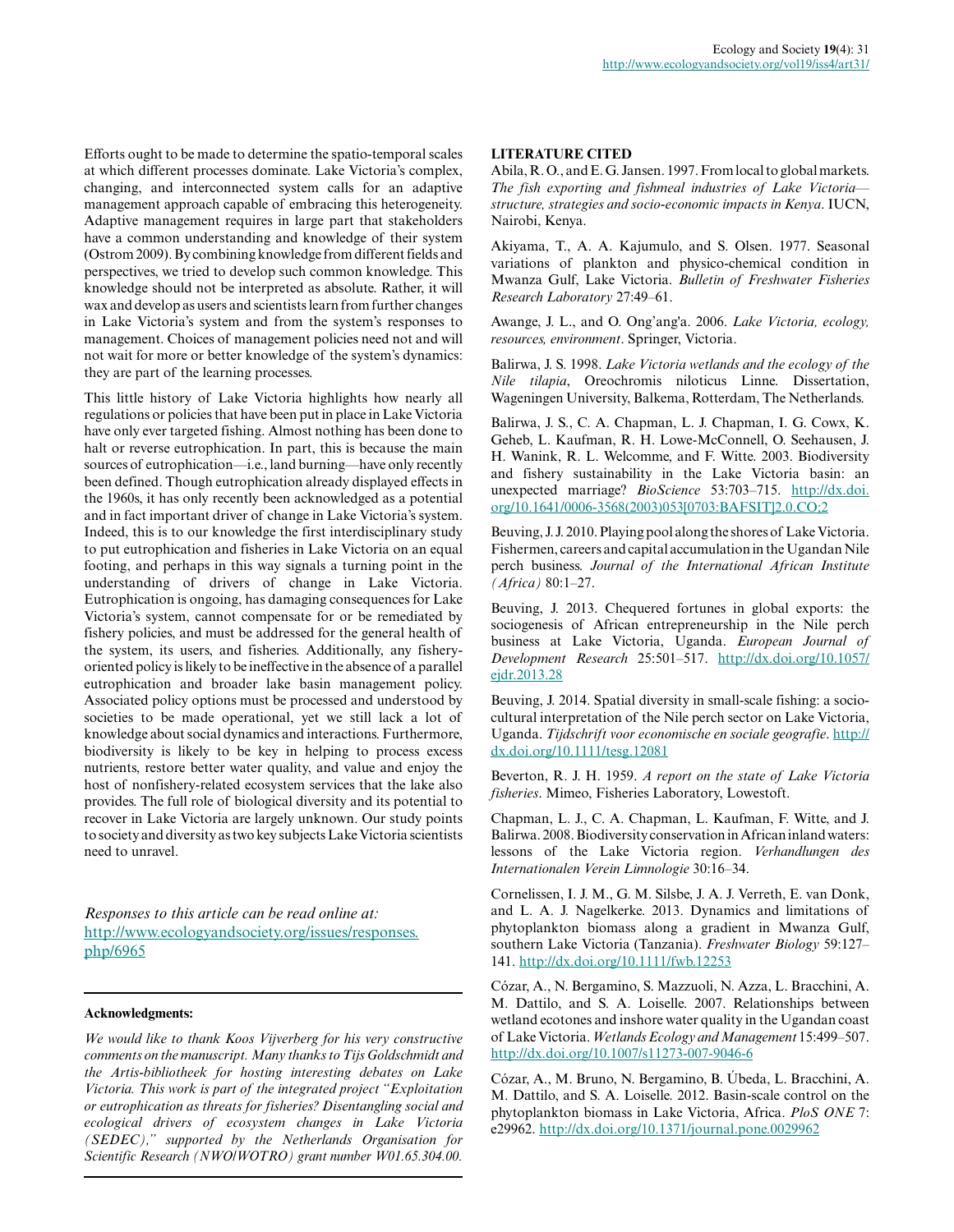Dobiesz, N. E., R. E. Hecky, T. B. Johnson, J. Sarvala, J. M. Dettmers, M. Lehtiniemi, L. G. Rudstam, C. P. Madenjian, and F. Witte. 2010. Metrics of ecosystem status for large aquatic systems—a global comparison. *Journal of Great Lakes Research* 36:123–138. <http://dx.doi.org/10.1016/j.jglr.2009.11.003>

Downing, A. S. 2012. *Seeing the water for the fish: building on perspectives of Lake Victoria*. Dissertation, Wageningen University, The Netherlands.

Downing, A. S., N. Galic, K. P. C. Goudswaard, E. H. van Nes, M. Scheffer, F. Witte, and W. M. Mooij. 2013*a*. Was *Lates* late? A null model for the Nile perch boom in Lake Victoria. *PloS ONE* 8:e76847.<http://dx.doi.org/10.1371/journal.pone.0076847>

Downing, A. S., E. H. van Nes, J. H. Janse, F. Witte, I. J. M. Cornelissen, M. Scheffer, and W. M. Mooij. 2013*b*. Assembling the pieces of Lake Victoria's many food webs: Reply to Kolding. *Ecological Applications* 23:671–675.<http://dx.doi.org/10.1890/12-1418.1>

Downing, A. S., E. H. van Nes, J. H. Janse, F. Witte, I. J. M. Cornelissen, M. Scheffer, and W. M. Mooij. 2012*a*. Collapse and reorganization of a food web of Mwanza Gulf, Lake Victoria. *Ecological Applications* 22:229–239.<http://dx.doi.org/10.1890/11-0941.1>

Downing, A. S., E. H. van Nes, W. M. Mooij, and M. Scheffer. 2012*b*. The resilience and resistance of an ecosystem to a collapse of diversity. *PloS ONE* 7:e46135. [http://dx.doi.org/10.1371/](http://dx.doi.org/10.1371/journal.pone.0046135) [journal.pone.0046135](http://dx.doi.org/10.1371/journal.pone.0046135)

Downing, A. S., E. H. van Nes, K. E. van de Wolfshaar, M. Scheffer, and W. M. Mooij. 2013*c*. Effects of resources and mortality on the growth and reproduction of Nile perch in Lake Victoria. *Freshwater Biology* 58:828–840. [http://dx.doi.](http://dx.doi.org/10.1111/fwb.12089) [org/10.1111/fwb.12089](http://dx.doi.org/10.1111/fwb.12089) 

Eggert, H., and R. B. Lokina. 2009. Regulatory compliance in Lake Victoria fisheries. *Environment and Development Economics* 15:197.

Garcia, S. M., J. Kolding, J. Rice, M.-J. Rochet, S. Zhou, T. Arimoto, J. E. Beyer, L. Borges, A. Bundy, D. Dunn, E. A. Fulton, M. Hall, M. Heino, R. Law, M. Makino, A. D. Rijnsdorp, F. Simard, and A. D. M. Smith. 2012. Reconsidering the consequences of selective fisheries. *Science* 335:1045–1047. [http://](http://dx.doi.org/10.1126/science.1214594) [dx.doi.org/10.1126/science.1214594](http://dx.doi.org/10.1126/science.1214594) 

Geheb, K., S. Kalloch, M. Medard, A.-T. Nyapendi, C. Lwenya, and M. Kyangwa. 2008. Nile perch and the hungry of Lake Victoria: gender, status and food in an East African fishery. *Food Policy* 33:85–98. <http://dx.doi.org/10.1016/j.foodpol.2007.06.001>

Geheb, K., M. Medard, M. Kyangwa, and C. Lwenya. 2007. The future of change: roles, dynamics and functions for fishing communities in the management of Lake Victoria's fisheries. *Aquatic Ecosystem Health & Management* 10:467–480. [http://dx.](http://dx.doi.org/10.1080/14634980701704098) [doi.org/10.1080/14634980701704098](http://dx.doi.org/10.1080/14634980701704098) 

Gibbon, P. 1997. "The poor relation. A political economy of the marketing chain for dagaa in Tanzania." Pages 1–67 *in* CDR Working Paper 97.2, Center for Development Research, Copenhagen, Denmark.

Gikuma-Njuru, P. 2008. *Physical and biogeochemical gradients and exchange processes in Nyanza Gulf and main Lake Victoria*

*(East Africa)*. Dissertation, University of Waterloo, Waterloo, Ontario, Canada.

Gophen, M., P. B. O. Ochumba, and L. S. Kaufman. 1995. Some aspects of perturbation in the structure and biodiversity of the ecosystem of Lake Victoria (East Africa). *Aquatic Living Resources* 8:27–41. <http://dx.doi.org/10.1051/alr:1995003>

Goudswaard, K. P. C., F. Witte, and E. F. B. Katunzi. 2008. The invasion of an introduced predator, Nile perch (*Lates niloticus*, L.) in Lake Victoria (East Africa): chronology and causes. *Environmental Biology of Fishes* 81:127–139. [http://dx.doi.](http://dx.doi.org/10.1007/s10641-006-9180-7) [org/10.1007/s10641-006-9180-7](http://dx.doi.org/10.1007/s10641-006-9180-7)

Goudswaard, K. P. C., F. Witte, and J. H. Wanink. 2006. The shrimp *Caridina nilotica* in Lake Victoria (East Africa), before and after the Nile perch increase. *Hydrobiologia* 563:31–44. [http://](http://dx.doi.org/10.1007/s10750-005-1385-9) [dx.doi.org/10.1007/s10750-005-1385-9](http://dx.doi.org/10.1007/s10750-005-1385-9) 

Haande, S., T. Rohrlack, R. P. Semyalo, P. Brettum, B. Edvardsen, A. Lyche-Solheim, K. Sørensen, and P. Larsson. 2011. Phytoplankton dynamics and cyanobacterial dominance in Murchison Bay of Lake Victoria (Uganda) in relation to environmental conditions. *Limnologica* 41:20–29. [http://dx.doi.](http://dx.doi.org/10.1016/j.limno.2010.04.001) [org/10.1016/j.limno.2010.04.001](http://dx.doi.org/10.1016/j.limno.2010.04.001) 

Hecky, R. E., H. A. Bootsma, and E. O. Odada. 2006. African lake management initiatives: the global connection. *Lakes & Reservoirs: Research & Management* 11:203–213. [http://dx.doi.](http://dx.doi.org/10.1111/j.1440-1770.2006.00307.x) [org/10.1111/j.1440-1770.2006.00307.x](http://dx.doi.org/10.1111/j.1440-1770.2006.00307.x)

Hecky, R. E., F. W. B. Bugenyi, P. Ochumba, J. F. Talling, R. Mugidde, M. Gophen, and L. Kaufman. 1994. Deoxygenation of the deep water of Lake Victoria, East Africa. *Limnology and Oceanography* 39:1476–1481.<http://dx.doi.org/10.4319/lo.1994.39.6.1476>

Hecky, R. E., R. Mugidde, P. S. Ramlal, M. R. Talbot, and G. W. Kling. 2010. Multiple stressors cause rapid ecosystem change in Lake Victoria. *Freshwater Biology* 55:19–42. [http://dx.doi.](http://dx.doi.org/10.1111/j.1365-2427.2009.02374.x) [org/10.1111/j.1365-2427.2009.02374.x](http://dx.doi.org/10.1111/j.1365-2427.2009.02374.x)

Johnson, J. L. 2010. From Mfangano to Madrid: the global commodity chain for Kenyan Nile perch. *Aquatic Ecosystem Health & Management* 13:20–27. [http://dx.doi.org/10.1080/1463](http://dx.doi.org/10.1080/14634980903584694) [4980903584694](http://dx.doi.org/10.1080/14634980903584694) 

Justus, J. 2005. Qualitative scientific modeling and loop analysis. *Philosophy of Science* 72:1272–1286. <http://dx.doi.org/10.1086/508099>

Kambewa, E. V. 2007. *Balancing the people, profit and planet dimensions in international marketing channels. A study on coordinating mechanisms in the Nile perch channel from Lake Victoria*. Wageningen University, The Netherlands.

Kateka, A. G. 2010. *Co-management challenges in the Lake Victoria fisheries*. Stockholm University, Stockholm, Sweden.

Kateregga, E., and T. Sterner. 2008. Lake Victoria fish stocks and the effects of water hyacinths on the catchability of fish. Pages 1– 28 *in Environment for Development Discussion Paper Series*.

Katunzi, E. F. B., W. L. T. Van Densen, J. H. Wanink, and F. Witte. 2006. Spatial and seasonal patterns in the feeding habits of juvenile *Lates niloticus* (L.), in the Mwanza Gulf of Lake Victoria. *Hydrobiologia* 568:121–133. <http://dx.doi.org/10.1007/s10750-006-0033-3>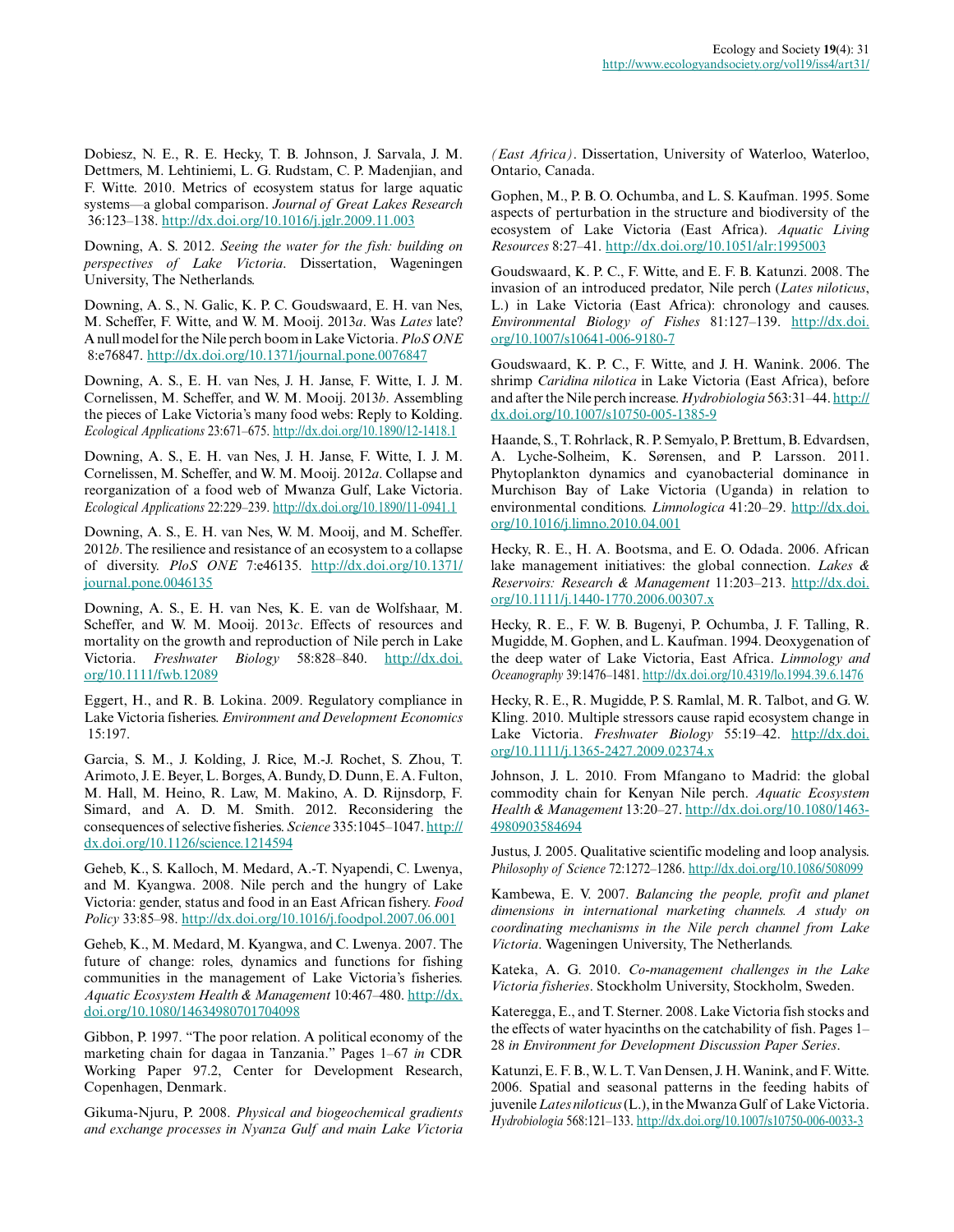Katunzi, E. F. B., J. Zoutendijk, T. Goldschmidt, J. H. Wanink, and F. Witte. 2003. Lost zooplanktivorous cichlid from Lake Victoria reappears with a new trade. *Ecology of Freshwater Fish* 12:237–240.<http://dx.doi.org/10.1046/j.1600-0633.2003.00023.x>

Kayanda, R., A. M. Taabu, R. Tumwebaze, L. Muhoozi, T. Jembe, E. Mlaponi, and P. Nzungi. 2009. Status of the major commercial fish stocks and proposed species-specific management plans for Lake Victoria. *African Journal of Tropical Hydrobiology and Fisheries* 21:15–21.

Kishe-Machumu, M. A. 2012. *Inter-guild differences and possible causes of the recovery of cichlid species in Lake Victoria, Tanzania*. Dissertation, Leiden University, Leiden, The Netherlands.

Kishe-Machumu, M., F. Witte, and J. H. Wanink. 2008. Dietary shift in benthivorous cichlids after the ecological changes in Lake Victoria. *Animal Biology* 58:401–417. [http://dx.doi.](http://dx.doi.org/10.1163/157075608X383700) [org/10.1163/157075608X383700](http://dx.doi.org/10.1163/157075608X383700) 

Kishe-Machumu, M. A., F. Witte, J. H. Wanink, and E. F. B. Katunzi. 2012. The diet of Nile perch, *Lates niloticus* (L.) after resurgence of haplochromine cichlids in the Mwanza Gulf of Lake Victoria. *Hydrobiologia* 682:111–119. [http://dx.doi.](http://dx.doi.org/10.1007/s10750-011-0822-1) [org/10.1007/s10750-011-0822-1](http://dx.doi.org/10.1007/s10750-011-0822-1)

Kitchell, J. F., D. E. Schindler, R. Ogutu-Ohwayo, and P. N. Reinthal. 1997. The Nile perch in Lake Victoria: interactions between predation and fisheries. *Ecological Applications* 7:653– 664. [http://dx.doi.org/10.1890/1051-0761\(1997\)007\[0653:TNPILV\]](http://dx.doi.org/10.1890/1051-0761(1997)007[0653:TNPILV]2.0.CO;2) [2.0.CO;2](http://dx.doi.org/10.1890/1051-0761(1997)007[0653:TNPILV]2.0.CO;2)

Kolding, J. 1993. Population dynamics and life-history styles of Nile tilapia, *Oreochromis niloticus*, in Ferguson's Gulf, Lake Turkana, Kenya. *Environmental Biology of Fishes* 37:25–46. <http://dx.doi.org/10.1007/BF00000710>

Kolding, J., M. Medard, O. Mkumbo, and P. A. M. van Zwieten. 2014. Status, trends and management of the Lake Victoria fisheries. *In* R. L. Welcomme, J. Valbo-Jørgensen, and A. S. Halls, editors. Inland fisheries evolution and management—case studies from four continents. *FAO Fisheries and Aquaculture Technical Paper 579*. *In press*.

Kolding, J., P. van Zwieten, O. Mkumbo, G. Silsbe, and R. Hecky. 2008. Are the Lake Victoria fisheries threatened by exploitation or eutrophication? Towards an ecosystem-based approach to management. Pages 309–354 *in* G. Bianchi and H. R. Skjoldal, editors. *The ecosystem approach to fisheries*. [http://dx.doi.](http://dx.doi.org/10.1079/9781845934149.0309) [org/10.1079/9781845934149.0309](http://dx.doi.org/10.1079/9781845934149.0309)

Kudhongania, A. W., and D. B. R. Chitamwebwa. 1995. Impact of environmental change, species introductions and ecological interactions on the fish stocks of Lake Victoria. Pages 19–32 *in* T. J. Pitcher and P. J. B. Hart, editors. *The impact of species changes in African Lakes*. Chapman & Hall, London, UK. [http://dx.doi.](http://dx.doi.org/10.1007/978-94-011-0563-7_2) [org/10.1007/978-94-011-0563-7\\_2](http://dx.doi.org/10.1007/978-94-011-0563-7_2) 

Lehman, J. T., and D. K. Branstrator. 1993. Effects of nutrients and grazing on the phytoplankton of Lake Victoria. *Verhandlungen der internationale Vereinigung für Limnologie* 25:850–855.

Levins, R. 1974. The qualitative analysis of partially specified systems. *Annals of the New York Academy of Sciences* 231:123– 138.<http://dx.doi.org/10.1111/j.1749-6632.1974.tb20562.x>

Ligtvoet, W., and O. C. Mkumbo. 1990. Synopsis of ecological and fishery research on Nile perch (*Lates niloticus*) in Lake Victoria, conducted by HEST/TAFIRI in Report of the fifth session of the sub-committee for the development and management of the fisheries of Lake Victoria. Pages 35–74 FAO Fisheries Report 430. Rome, Italy.

Loiselle, S. A., N. Azza, A. Cózar, L. Bracchini, A. Tognazzi, A. Dattilo, and C. Rossi. 2008. Variability in factors causing light attenuation in Lake Victoria. *Freshwater Biology* 53:535–545. <http://dx.doi.org/10.1111/j.1365-2427.2007.01918.x>

Lung'Ayia, H. B. O., A. M'Harzi, M. Tackx, J. Gichuki, and J. J. Symoens. 2000. Phytoplankton community structure and environment in the Kenyan waters of Lake Victoria. *Freshwater Biology* 43:529–543. [http://dx.doi.org/10.1046/j.1365-2427.2000.](http://dx.doi.org/10.1046/j.1365-2427.2000.t01-1-00525.x) [t01-1-00525.x](http://dx.doi.org/10.1046/j.1365-2427.2000.t01-1-00525.x) 

Manyala, J. O., and J. E. Ojuok. 2007. Survival of the Lake Victoria *Rastrineobola argentea* in a rapidly changing environment: biotic and abiotic interactions. *Aquatic Ecosystem Health & Management* 10:407–415. [http://dx.doi.](http://dx.doi.org/10.1080/14634980701704155) [org/10.1080/14634980701704155](http://dx.doi.org/10.1080/14634980701704155) 

Masifwa, W. F., T. Twongo, and P. Denny. 2001. The impact of water hyacinth, *Eichhornia crassipes* (Mart) Solms on the abundance and diversity of aquatic macroinvertebrates along the shores of northern Lake Victoria, Uganda. *Hydrobiologia* 452:79–88.<http://dx.doi.org/10.1023/A:1011923926911>

Mbuga, J. S., A. Getabu, A. Asila, M. Medard, and R. Abila. 1998. Trawling in Lake Victoria: its history, status and effects. *Socio-economics of the Lake Victoria Fisheries Project Report No. 3*. IUCN, Nairobi, Kenya.

Medard, M. 2012. Relations between people, relations about things: gendered investment and the case of the Lake Victoria fishery, Tanzania. *Signs* 37:555–566. [http://dx.doi.org/10.1086/662704](ttp://dx.doi.org/10.1086/662704) 

Mkumbo, O. C. 2002. *Assessment and management of Nile perch* (Lates niloticus L.) *stocks in the Tanzanian waters of Lake Victoria*. Dissertation, University of Hull, Hull, UK.

Mkumbo, O. C., and E. Mlaponi. 2007. Impact of the baited hook fishery on the recovering endemic fish species in Lake Victoria. *Aquatic Ecosystem Health & Management* 10:458–466. [http://dx.](http://dx.doi.org/10.1080/14634980701704197) [doi.org/10.1080/14634980701704197](http://dx.doi.org/10.1080/14634980701704197) 

Mkumbo, O. C., P. Nsinda, C. N. Ezekiel, I. G. Cowx, and M. Aeron. 2007. Towards sustainable exploitation of Nile perch consequential to regulated fisheries in Lake Victoria. *Aquatic Ecosystem Health & Management* 10:449–457. [http://dx.doi.](http://dx.doi.org/10.1080/14634980701708057) [org/10.1080/14634980701708057](http://dx.doi.org/10.1080/14634980701708057) 

Mugidde, R. 2001. *Nutrient status and planktonic nitrogen fixation in Lake Victoria*. Dissertation, University of Waterloo, Waterloo, Ontario, Canada.

Muhoozi, L. I. 2002. *Exploitation and management of the artisanal fisheries in the Ugandan waters of Lake Victoria*. Dissertation, University of Hull, Hull, UK.

Mwebaza-Ndawula, L. 1994. Changes in relative abundance of zooplankton in northern Lake Victoria, East Africa. *Hydrobiologia* 272:259–264. <http://dx.doi.org/10.1007/BF00006526>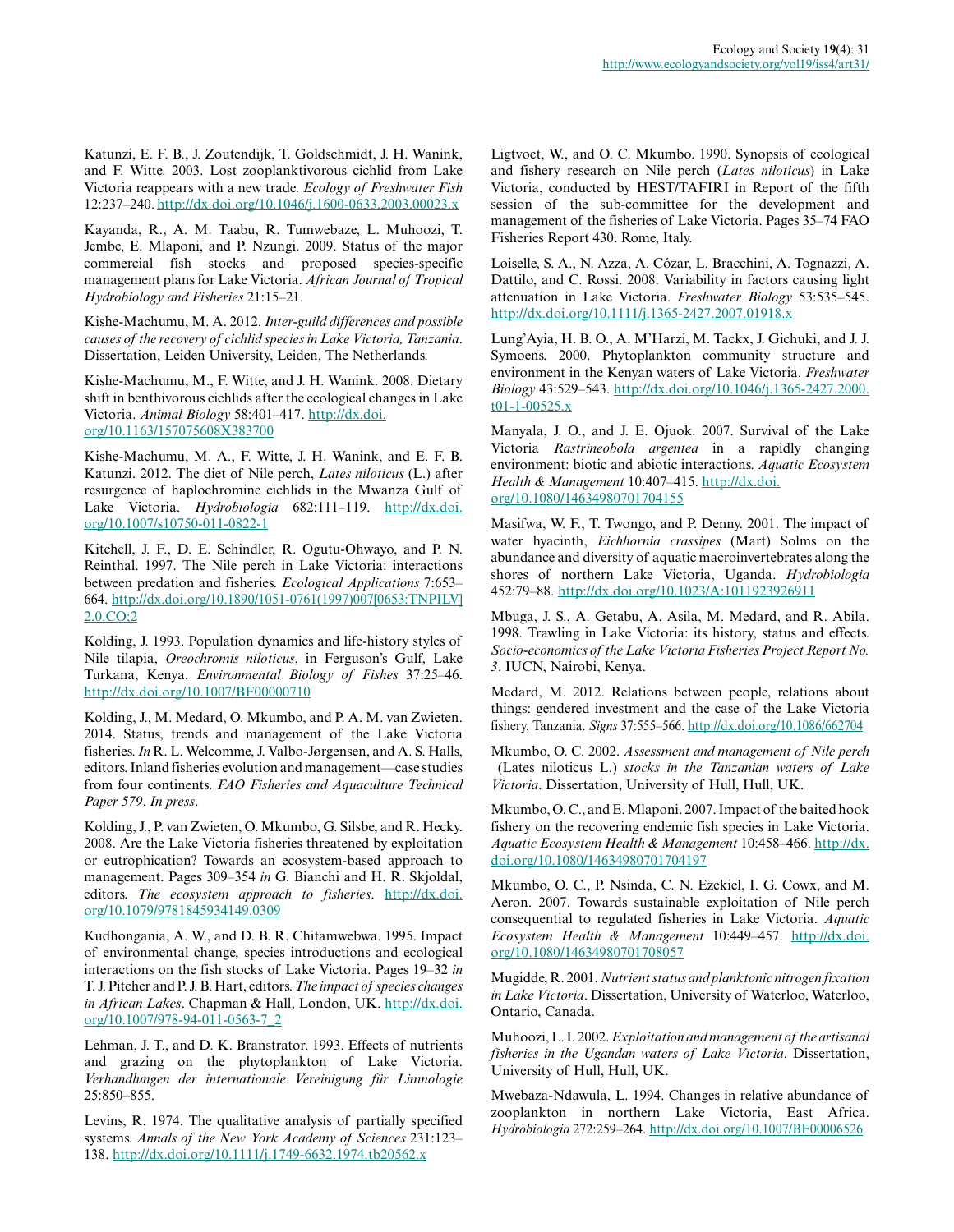Ngupula, G. W., A. S. E. Mbonde, and C. N. Ezekiel. 2011. Spatial and temporal patterns of phytoplankton abundance and composition in three ecological zones in the Tanzanian waters of Lake Victoria. *African Journal of Aquatic Science* 36:197–206. <http://dx.doi.org/10.2989/16085914.2011.589118>

Ngupula, G. W., and E. Mlaponi. 2010. Changes in abundance of Nile shrimp, *Caridina nilotica* (Roux) following the decline of Nile perch and recovery of native haplochromine fishes, Lake Victoria, Tanzanian waters. *Aquatic Ecosystem Health & Management* 13:196–202. [http://dx.doi.org/10.1080/14634988.2](http://dx.doi.org/10.1080/14634988.2010.483188) [010.483188](http://dx.doi.org/10.1080/14634988.2010.483188) 

Njiru, M., P. Nzungi, A. Getabu, E. Wakwabi, A. Othina, T. Jembe, and S. Wekesa. 2007. Are fisheries management, measures in Lake Victoria successful? The case of Nile perch and Nile tilapia fishery. *African Journal of Ecology* 45:315–323. [http://dx.doi.](http://dx.doi.org/10.1111/j.1365-2028.2006.00712.x) [org/10.1111/j.1365-2028.2006.00712.x](http://dx.doi.org/10.1111/j.1365-2028.2006.00712.x)

Njiru, M., J. Ojuok, a. Getabu, T. Jembe, M. Owili, and C. Ngugi. 2008. Increasing dominance of Nile tilapia, *Oreochromis niloticus* (L) in Lake Victoria, Kenya: consequences for the Nile perch *Lates niloticus* (L) fishery. *Aquatic Ecosystem Health & Management* 11:42–49.<http://dx.doi.org/10.1080/14634980701878090>

Otieno, E. 2013. Kenya and Uganda clash over Migingo. *Daily Nation*, Monday, July 1. 2013. [http://www.nation.co.ke/news/](http://www.nation.co.ke/news/Kenya+and+Uganda++clash+over+Migingo/-/1056/1901406/-/cljpxw/-/index.html) [Kenya+and+Uganda++clash+over+Migingo/-/1056/1901406/-/cljpxw/-/](http://www.nation.co.ke/news/Kenya+and+Uganda++clash+over+Migingo/-/1056/1901406/-/cljpxw/-/index.html) [index.html](http://www.nation.co.ke/news/Kenya+and+Uganda++clash+over+Migingo/-/1056/1901406/-/cljpxw/-/index.html) 

Njiru, M., A. N. Othina, A. Getabu, D. Tweddle, and I. G. Cowx. 2002. Is the invasion of water hyacinth, *Eichhornia crassipes* Solms ( Mart .), a blessing to Lake Victoria fisheries? Page 396 *in* I. G. Cowx, editor. *Management and Ecology of Lake and Reservoir Fisheries*. Blackwell Science, Oxford, UK.

North, R. L., S. J. Guildford, R. E. H. Smith, M. R. Twiss, and H. J. Kling. 2008. Nitrogen, phosphorus, and iron colimitation of phytoplankton communities in the nearshore and offshore regions of the African Great Lakes. *Verhandlungen der internationale Vereinigung für Limnologie* 30:259–264.

Ochumba, P. B. O. 1990. Massive fish kills within the Nyanza Gulf of Lake Victoria, Kenya. *Hydrobiologia* 208:93–99. [http://dx.doi.](http://dx.doi.org/10.1007/BF00008448) [org/10.1007/BF00008448](http://dx.doi.org/10.1007/BF00008448)

Odada, E. O., W. O. Ochola, and D. O. Olago. 2009. Drivers of ecosystem change and their impacts on human well-being in Lake Victoria basin. *African Journal of Ecology* 47:46–54. [http://dx.](http://dx.doi.org/10.1111/j.1365-2028.2008.01049.x) [doi.org/10.1111/j.1365-2028.2008.01049.x](http://dx.doi.org/10.1111/j.1365-2028.2008.01049.x)

Okello, W., C. Portmann, M. Erhard, K. Gademann, and R. Kurmayer. 2009. Occurrence of microcystin-producing cyanobacteria in Ugandan freshwater habitats. *Environmental Toxicology* 25:367–380.<http://dx.doi.org/10.1002/tox.20522>

Opande, G. O., J. C. Onyango, and S. O. Wagai. 2004. Lake Victoria: the water hyacinth (*Eichhornia crassipes* [Mart.] Solms): its socio-economic effects, control measures and resurgence in the Winam gulf. *Limnologica* 34:105–109. [http://dx.doi.org/10.1016/](http://dx.doi.org/10.1016/S0075-9511(04)80028-8) [S0075-9511\(04\)80028-8](http://dx.doi.org/10.1016/S0075-9511(04)80028-8) 

Ostrom, E. 2009. A general framework for analyzing sustainability of social-ecological systems. *Science* 325:419–422. <http://dx.doi.org/10.1126/science.1172133>

Ponte, S. 2007. Bans, tests, and alchemy: food safety regulation and the Uganda fish export industry. *Agriculture and Human Values* 24:179–193.<http://dx.doi.org/10.1007/s10460-006-9046-9>

Poste, A. E., R. E. Hecky, and S. J. Guildford. 2011. Evaluating microcystin exposure risk through fish consumption. *Environmental Science & Technology* 45:5806–5811. [http://dx.doi.](http://dx.doi.org/10.1021/es200285c) [org/10.1021/es200285c](http://dx.doi.org/10.1021/es200285c) 

Pringle, R. M. 2005*a*. The Nile perch in Lake Victoria: local responses and adaptations. *Africa: Journal of the International African Institutes* 75:510–538.<http://dx.doi.org/10.3366/afr.2005.75.4.510>

Pringle, R. M. 2005*b*. The origins of the Nile perch in Lake Victoria. *BioScience* 55:780–787. [http://dx.doi.org/10.1641/0006-3568](http://dx.doi.org/10.1641/0006-3568(2005)055[0780:TOOTNP]2.0.CO;2) [\(2005\)055\[0780:TOOTNP\]2.0.CO;2](http://dx.doi.org/10.1641/0006-3568(2005)055[0780:TOOTNP]2.0.CO;2) 

Rutjes, H. A., M. C. Nieveen, R. E. Weber, F. Witte, and G. E. E. J. M. Van den Thillart. 2007. Multiple strategies of Lake Victoria cichlids to cope with lifelong hypoxia include hemoglobin switching. *American Journal of Physiology – Regulatory, Integrative and Comparative Physiology* 293:R1376-1383. [http://](http://dx.doi.org/10.1152/ajpregu.00536.2006) [dx.doi.org/10.1152/ajpregu.00536.2006](http://dx.doi.org/10.1152/ajpregu.00536.2006) 

Schindler, D. W. 2006. Recent advances in the understanding and management of eutrophication. *Limnology and Oceanography* 51:356–363. [http://dx.doi.org/10.4319/lo.2006.51.1\\_part\\_2.0356](http://dx.doi.org/10.4319/lo.2006.51.1_part_2.0356) 

Schindler, D. E., J. F. Kitchell, and R. Ogutu-Ohwayo. 1998. Ecological consequences of alternative gill net fisheries for Nile perch in Lake Victoria. *Conservation Biology* 12:56–64.

Seehausen, O. 2009. Speciation affects ecosystems. *Nature* 458:1122–1123.<http://dx.doi.org/10.1038/4581122a>

Seehausen, O., J. J. M. van Alphen, and F. Witte. 1997*a*. Cichlid fish diversity threatened by eutrophication that curbs sexual selection. *Science* 277:1808–1811. [http://dx.doi.org/10.1126/](http://dx.doi.org/10.1126/science.277.5333.1808) [science.277.5333.1808](http://dx.doi.org/10.1126/science.277.5333.1808) 

Seehausen, O., F. Witte, E. F. Katunzi, J. Smits, and N. Bouton. 1997*b*. Patterns of the remnant cichlid fauna in southern Lake Victoria. *Conservation Biology* 11:890–904. [http://dx.doi.](http://dx.doi.org/10.1046/j.1523-1739.1997.95346.x) [org/10.1046/j.1523-1739.1997.95346.x](http://dx.doi.org/10.1046/j.1523-1739.1997.95346.x)

Sharpe, D. M. T., S. B. Wandera, and L. J. Chapman. 2012. Life history change in response to fishing and an introduced predator in the East African cyprinid *Rastrineobola argentea*. *Evolutionary Applications* 5:677–693. [http://dx.doi.org/10.1111/j.1752-4571.2012.00245.](http://dx.doi.org/10.1111/j.1752-4571.2012.00245.x) [x](http://dx.doi.org/10.1111/j.1752-4571.2012.00245.x) 

Shayo, S. D., C. Lugomela, and J. F. Machiwa. 2011. Influence of land use patterns on some limnological characteristics in the south-eastern part of Lake Victoria, Tanzania. *Aquatic Ecosystem Health & Management* 14:246–251. [http://dx.doi.](http://dx.doi.org/10.1080/14634988.2011.599607) [org/10.1080/14634988.2011.599607](http://dx.doi.org/10.1080/14634988.2011.599607)

Silsbe, G. M., R. E. Hecky, S. J. Guildford, and R. Mugidde. 2006. Variability of chlorophyll a and photosynthetic parameters in a nutrient-saturated tropical great lake. *Limnology and Oceanography* 51:2052–2063.<http://dx.doi.org/10.4319/lo.2006.51.5.2052>

Sitoki, L., J. Gichuki, C. Ezekiel, F. Wanda, O. C. Mkumbo, and B. E. Marshall. 2010. The environment of Lake Victoria (East Africa): current status and historical changes. *International Review of Hydrobiology* 95:209–223. [http://dx.doi.org/10.1002/](http://dx.doi.org/10.1002/iroh.201011226) [iroh.201011226](http://dx.doi.org/10.1002/iroh.201011226)